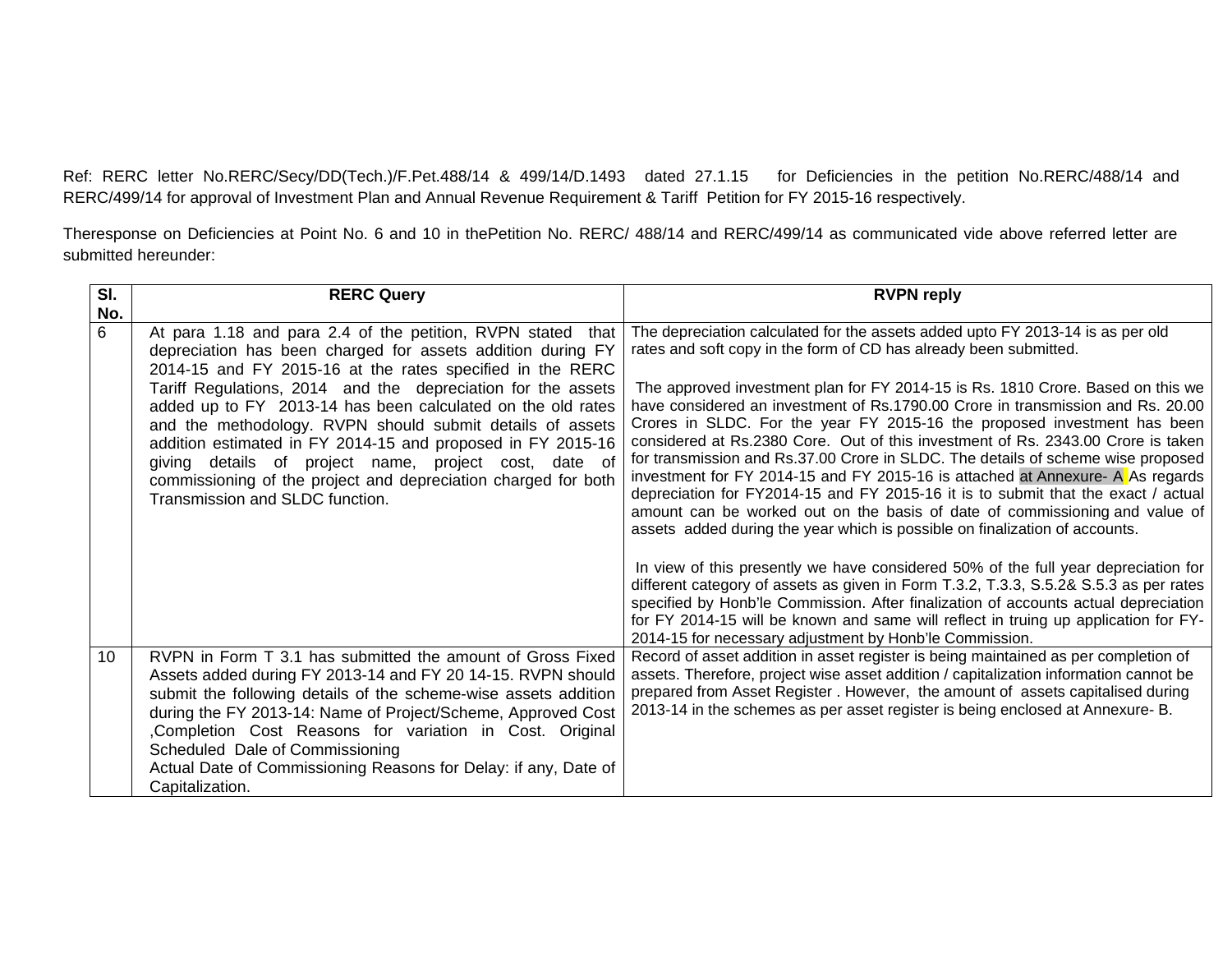|                     |                                                                                                                              |                      |                            |                | <b>Annexure-A</b> |
|---------------------|------------------------------------------------------------------------------------------------------------------------------|----------------------|----------------------------|----------------|-------------------|
|                     |                                                                                                                              |                      |                            |                |                   |
|                     |                                                                                                                              |                      |                            |                |                   |
|                     | list of scheme wise investment proposed for FY 15 $\&$ FY 16 on which Depriciation is claimed                                |                      |                            |                |                   |
| S.No.               | Name of the Work/Project                                                                                                     | Total cost of        | Expenses(Prov Expenses(Pro |                | Remarks           |
|                     |                                                                                                                              | scheme/works         | ision) to be               | vision) durina |                   |
|                     |                                                                                                                              | (lacs of Rs.)        | funded during              | 2014-15        |                   |
|                     |                                                                                                                              |                      | $(2015 -$<br>year<br>16)   |                |                   |
|                     |                                                                                                                              |                      | Provision                  | Provision      |                   |
|                     |                                                                                                                              |                      | (plan)                     | (plan)         |                   |
|                     |                                                                                                                              |                      |                            |                |                   |
| 1                   | $\overline{c}$                                                                                                               | 3                    | $10\,$                     | 15             | 22                |
| A                   | <b>Approved Scheme</b>                                                                                                       |                      |                            |                |                   |
|                     | 1. ON GOING SCHEMES                                                                                                          |                      |                            |                |                   |
| 1                   | 765kV SCHEMES                                                                                                                |                      |                            |                |                   |
| $\mathbf{1}$        | 765/400 kV GSS at Phagi(Jaipur South) alongwith 2 sets of 765kV,                                                             | 83285.06             | 500                        | 15000          |                   |
|                     | 3x80 MVAR (single phase) Line Reactors and 400kV, 1x125 MVAR                                                                 |                      |                            |                |                   |
|                     | Bus Reactor at Phagi (Jaipur South)                                                                                          |                      |                            |                |                   |
| 2                   | 400/765 kV GSS at Anta(Baran) Pooling Station alongwith 2 sets of<br>765kV, 3x80 MVAR (single phase) Line Reactors.          | 50463.53             | 500                        | 20600          |                   |
| 3                   | 765 kV, 1X S/C Anta- Phagi(Jaipur South) ckt - I                                                                             | 68161.58             | $\mathbf{0}$               | 1100           |                   |
| $\overline{4}$      | 765 kV, 1 X S/C Phagi(Jaipur South)- Anta ckt -II                                                                            |                      |                            |                |                   |
|                     | <b>Evacuation system for Kawai Super Critical TPS (2x660MW)</b>                                                              |                      |                            | Incl in I.2    |                   |
| 5                   | Additional 1x1500 MVA, 765/400 kV transformer (3rd transformer)<br>at 765/400 kV pooling station Anta (Baran)                | 16161.12             | Incl in I.2                |                |                   |
|                     |                                                                                                                              |                      |                            |                |                   |
| п                   | <b>400kV SCHEMES</b><br><b>Composite Power Evacuation System {Chhabra Super Critical</b>                                     |                      |                            |                |                   |
|                     | TPS (2x660MW) & Kalisindh TPS (2x600 MW)}                                                                                    |                      |                            |                |                   |
| $\mathbf{1}$        | 400 kV D/C (Quad Moose) Kalisindh TPS -Anta(Baran) Pooling                                                                   | 18948.83             | $\mathbf{0}$               | 200            |                   |
| 2                   | Station Line (For Kalisingdh TPS)<br>400/220 kV GSS at Ajmer                                                                 | 12334.01             | 800                        | 2800           |                   |
| 3                   | Terminal 400 kV Bays at existing 400 kV Substation at Heerapura                                                              | 996.09               |                            |                |                   |
|                     |                                                                                                                              |                      |                            |                |                   |
| $\overline{4}$<br>5 | 400 kV D/C (Twin Moose) Phagi (Jaipur 765 kV)-Ajmer Line<br>400 kV D/C Phagi (Jaipur) - Heerapura line                       | 11603.74<br>3716.19  | 3000                       | 2500           |                   |
| 6                   | 400 kV D/C (Quad Moose) Chhabra SCTPS - Anta(Baran) Pooling                                                                  | 24632.16             | 100                        | 200            |                   |
|                     | Station Line (For Chhabra TPS) (Line work completed ,termination                                                             |                      |                            |                |                   |
|                     | pending on chhabra end)                                                                                                      |                      |                            |                |                   |
|                     | Power Evacuation of Banswara Super Critical TPS (IPP Unit-<br>1&2) (2X660MW)                                                 |                      |                            |                |                   |
| $\tau$              | 400/220 kV GSS at Chittorgarh alongwith 400kV, 1x80 MVAR Bus                                                                 | 13834.05             | 200                        | 500            |                   |
|                     | Reactor, and 2x50MVAR Line Reactors at Chittorgarh end of 400kV                                                              |                      |                            |                |                   |
|                     | D/C Banswara TPS-Chittorgarh line. (Under normal development)                                                                |                      |                            |                |                   |
| 8                   | Terminal 400 kV Bays at existing 400kV Substation Bhilwara                                                                   | 2440.86              |                            |                |                   |
|                     |                                                                                                                              |                      |                            |                |                   |
| 9                   | 400/220 kV GSS at Jodhpur (New) alongwith 400kV, 1x80 MVAR<br>Bus Reactor and 2x50MVAR Line Reactors at Jodhpur end of 400kV | 14790.96             | 4444                       | 1200           |                   |
|                     | D/C Udaipur -Jodhpur (New) line. (Under normal development)                                                                  |                      |                            |                |                   |
|                     |                                                                                                                              |                      |                            |                |                   |
|                     | 400kV Interconnecting Lines (Banswara Super Critical TPS<br><b>Evacuation</b> ):                                             |                      |                            |                |                   |
| 10                  | 400 kV D/C Chittorgarh-Bhilwara (Twin Moose) Line (Under                                                                     | 4644.14              | 500                        | 2500           |                   |
|                     | normal development)                                                                                                          |                      |                            |                |                   |
| 11                  | LILO of 400kV Jodhpur -Merta line at 400 kV GSS Jodhpur(New)                                                                 | 3716.19              | 800                        | 1200           |                   |
| 12                  | 400 kV D/C Bhilwara-Ajmer (Twin Moose) Line                                                                                  | 13923.6              | 3000                       | 3400           |                   |
|                     | Power Evacuation Scheme of Suratgarh Super Critical TPS (Unit<br>7&8) (2x660MW)                                              |                      |                            |                |                   |
| 13                  | 400/220 kV GSS at Babai (Jhunjhunu) alongwith 400kV, 1x80                                                                    | 14388.31             | 1500                       | 1600           |                   |
|                     | MVAR Bus Reactor and 2x80MVAR Line Reactors at Babai end of                                                                  |                      |                            |                |                   |
| 14                  | 400kV D/C Suratgarh TPS-Babai (Jhunjhunu) line.<br>Terminal 400 kV Bays at existing 400 kV Substation Bikaner (with          | 2760.19              |                            |                |                   |
|                     | 400kV, 1x50 MVAR Shunt Line Reactor at Bikaner end of 400kV                                                                  |                      |                            |                |                   |
|                     | S/C Bikaner-Merta line.)                                                                                                     |                      |                            |                |                   |
| 15                  | Terminal 400 kV Bay at existing 400 kV Substation Mertacity with                                                             | 1387.99              |                            |                |                   |
|                     | 400kV, 1x50 MVAR Shunt Line Reactor at Merta end of 400kV S/C<br>Bikaner-Merta line.                                         |                      |                            |                |                   |
|                     | 400kV Interconnecting Lines (Suratgarh Super Critical TPS                                                                    |                      |                            |                |                   |
|                     | <b>Evacuation</b> ):                                                                                                         |                      |                            |                |                   |
| 16<br>17            | 400 kV S/C Bikaner- Merta (Twin Moose) Line<br>400 kV D/C Suratgarh TPS- Babai (Jhunjhunu)(Quad Moose) Line                  | 11899.74<br>43576.58 | 50<br>6000                 | 2000<br>5200   |                   |
|                     |                                                                                                                              |                      |                            |                |                   |
|                     | Evacuation system for Kawai Super Critical TPS (2x660MW)<br>(i) 400 kV D/C (Quad Moose) Kawai SCTPS-765/400 kV Anta          |                      | $\boldsymbol{0}$           |                |                   |
| 18                  | (Baran) line                                                                                                                 | 14944.75             |                            | 100            |                   |
|                     | (ii) 3 nos. 400 kV bays at 765/400 kV Anta(Baran) Pooling Station                                                            | Incl. in I.A.5       | Incl. in                   | Incl. in       |                   |
|                     |                                                                                                                              |                      | 765kV Anta                 | 765kV Anta     |                   |
|                     | Transmission System for New Solar and Wind Power Plants in                                                                   |                      |                            |                |                   |
|                     | Jaisalmer, Barmer & Jodhpur Districts                                                                                        |                      |                            |                |                   |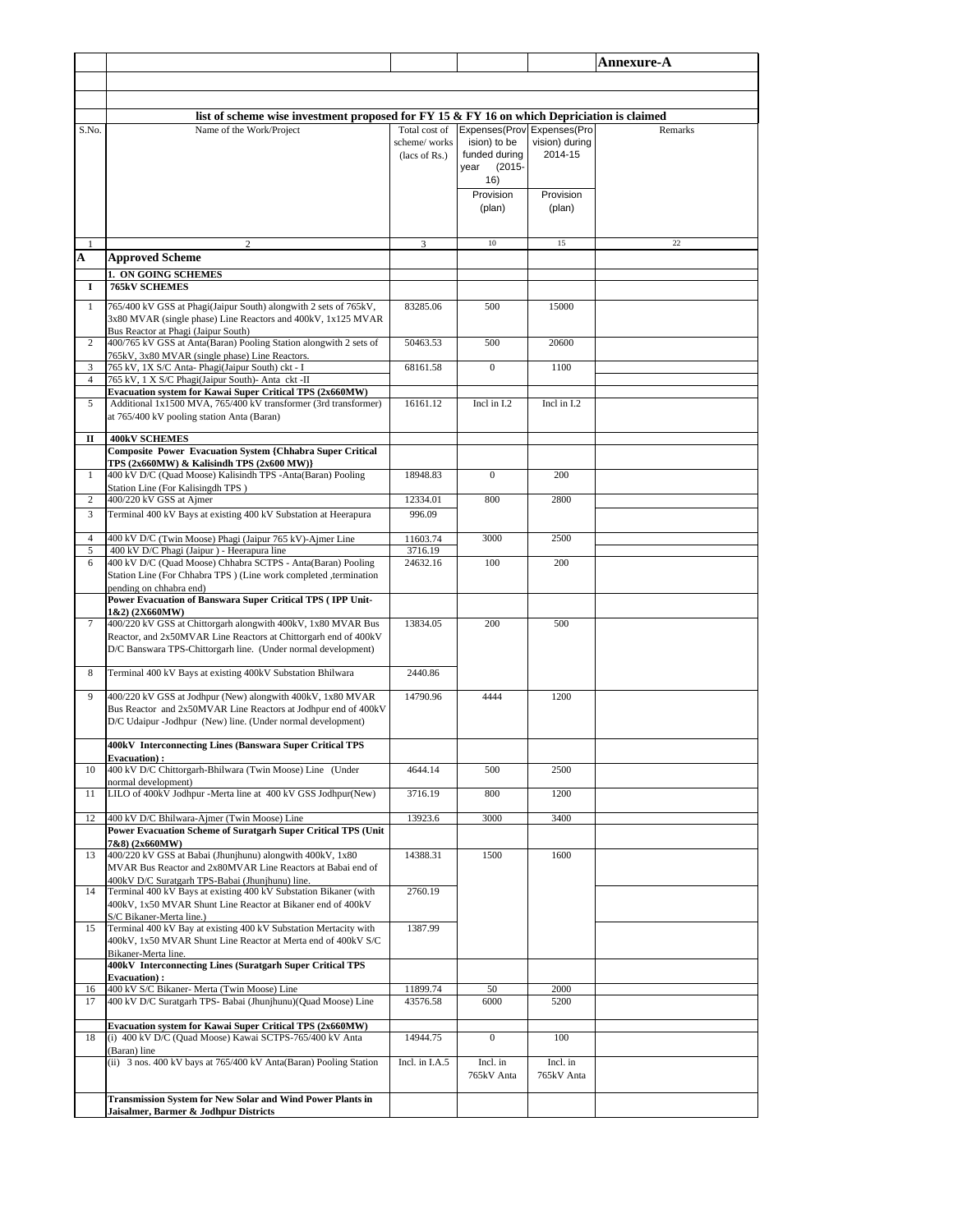|       | list of scheme wise investment proposed for FY 15 $\&$ FY 16 on which Depriciation is claimed                                                                                                                                                                                                                                                                                                       |                                                |                                                                                   |                               |         |
|-------|-----------------------------------------------------------------------------------------------------------------------------------------------------------------------------------------------------------------------------------------------------------------------------------------------------------------------------------------------------------------------------------------------------|------------------------------------------------|-----------------------------------------------------------------------------------|-------------------------------|---------|
| S.No. | Name of the Work/Project                                                                                                                                                                                                                                                                                                                                                                            | Total cost of<br>scheme/works<br>(lacs of Rs.) | Expenses(Prov Expenses(Pro)<br>ision) to be<br>funded during<br>year<br>$(2015 -$ | vision) during<br>2014-15     | Remarks |
|       |                                                                                                                                                                                                                                                                                                                                                                                                     |                                                | 16)                                                                               |                               |         |
|       |                                                                                                                                                                                                                                                                                                                                                                                                     |                                                | Provision<br>(plan)                                                               | Provision<br>(plan)           |         |
| 1     |                                                                                                                                                                                                                                                                                                                                                                                                     | 3                                              | $10\,$                                                                            | 15                            | 22      |
| 19    | 400/220 kV, 3 X 500 MVA Pooling Sub-Station GSS at Ramgarh                                                                                                                                                                                                                                                                                                                                          | 30820.43                                       | 7300                                                                              | 1300                          |         |
|       | (Jaisalmer) alongwith 400kV, 1x125 MVAR, 400kV Shunt Reactor<br>(Bus type) and 2x50 MVAR Shunt Reactor (line type) for 400kV D/C<br>Ramgarh-Bhadla line (ADB TR-1) and 220/132kV, 3x160 MVA with<br>132/33kV, 2x40/50 MVA (RVPN scope)                                                                                                                                                              |                                                |                                                                                   |                               |         |
| 20    | 400/220 kV, 3 X 315 MVA Pooling Sub-Station GSS at Bhadla<br>(Jodhpur) alongwith 400kV, 1x125 MVAR Shunt Reactor (Bus type)<br>and 4x50 MVAR, 400kV Shunt Reactors (Line type) for Bhadla ends<br>of 400kV D/C Bhadla-Bikaner line, 400kV LILO Jodhpur-Merta at<br>Bhadla line and 400kV D/C Ramgarh-Bhadla line. (ADB TR-1) and<br>220/132kV, 3x160 MVA with 132/33kV, 2x40/50 MVA (RVPN<br>scope) | 35446.41                                       | 7800                                                                              | 1300                          |         |
| 21    | Augmentation of 400kV GSS Akal by installation of 400/220 kV, 1<br>X500 MVA Transformer alongwith 400kV, 1x125 MVAR Bus<br>Reactor and 400kV, 2x50 MVAR Shunt Reactor (line type) for<br>proposed 400kV Akal-Jodhpur (New) line. (ICB-1)                                                                                                                                                            | 8832.48                                        | 1500                                                                              | 100                           |         |
| 20    | Augmentation at 400kV GSS Barmer                                                                                                                                                                                                                                                                                                                                                                    |                                                |                                                                                   |                               |         |
|       | (i) 1x125 MVAR, 400kV Shunt Reactor (Bus type) at 400kV GSS<br>Barmer (ADB TR-1)<br>(ii) 400kV bays for 400kV D/C Barmer-Bhinmal (PG) line                                                                                                                                                                                                                                                          | 3177.51                                        | 1000                                                                              | 100                           |         |
| 21    | Augmentation at 400kV GSS Bikaner                                                                                                                                                                                                                                                                                                                                                                   |                                                |                                                                                   |                               |         |
|       | (i) 1x125 MVAR, 400kV Bus Reactor at 400kV GSS Bikaner GSS<br>$(ADB TR-1)$<br>(ii) 400kV Bays for 400kV D/C Bhadla-Bikaner line and 400kV D/C<br>Bikaner-Sikar (PGCIL) line at Bikaner end of the lines                                                                                                                                                                                             | 8086.30                                        | 1200                                                                              | 100                           |         |
| 22    | Augmentation of 400kV GSS Jodhpur (New)                                                                                                                                                                                                                                                                                                                                                             |                                                |                                                                                   |                               |         |
|       | (i) 2x50 MVAR, 400kV Shunt Reactor (line type) at 400kV GSS<br>Jodhpur (New) for 400kV D/C Akal-Jodhpur(New) line<br>(ii) 400kV bays at Jodhpur (New) for LILO of one ckt. of 400kV D/C                                                                                                                                                                                                             | 3701.39                                        | Incl in 400 kV<br>GSS Jodhpur                                                     | Incl in 400 kV<br>GSS Jodhpur |         |
|       | Raj West LTPS-Jodhpur line.<br>400kV Interconnecting Lines (New Solar & Wind Plants):                                                                                                                                                                                                                                                                                                               |                                                | (New)                                                                             | (New)                         |         |
| 23    | 400 kV D/C Ramgarh-Bhadla line (Twin Moose)                                                                                                                                                                                                                                                                                                                                                         | 17873.13                                       | 6300                                                                              | 3500                          |         |
| 24    | 400 kV D/C Bhadla-Bikaner line (Quad Moose)                                                                                                                                                                                                                                                                                                                                                         | 42589.27                                       | 7000                                                                              | 6500                          |         |
| 25    | LILO of one circuit of 400kV D/C Raj West-Jodhpur line at 400kV<br>GSS Jodhpur (New) (Twin Moose)                                                                                                                                                                                                                                                                                                   | 4968.34                                        | 1000                                                                              | 3500                          |         |
| 26    | 400 kV D/C Ramgarh(Jaisalmer)-Akal (Jaisalmer) line (Twin Moose)<br>$(ADB TR-1)$                                                                                                                                                                                                                                                                                                                    | 9931.72                                        | 8000                                                                              | 300                           |         |
| 27    | 400 kV D/C line from 400/220kV Pooling Station Bhadla to LILO<br>point at 400kV S/C Jodhpur-Merta line (Twin Moose) (ADB TR-1)                                                                                                                                                                                                                                                                      | 15887.78                                       | 13800                                                                             | 200                           |         |
| 28    | 400 kV D/C Barmer-Bhinmal (PGCIL) line (Twin Moose) (KfW)<br>Line conductor though ADB loan                                                                                                                                                                                                                                                                                                         | 13902.43                                       | 12000                                                                             | 200                           |         |
| 29    | 400 kV GSS Deedwana (RVPN Scope)<br>(i) 1 No. 400kV bay at 400kV GSS Bikaner (For termination of                                                                                                                                                                                                                                                                                                    | 1849.58                                        | $\mathbf{0}$                                                                      | 200                           |         |
|       | 400kV S/C Bikaner - Deedwana line at Bikaner end)<br>(ii) 1 No. 400kV bay at 400kV GSS Ajmer (For termination of 400kV                                                                                                                                                                                                                                                                              |                                                |                                                                                   |                               |         |
| 30    | S/C Ajmer - Deedwana line at Ajmer end)<br>400 kV GSS Alwar (RVPN Scope)                                                                                                                                                                                                                                                                                                                            |                                                |                                                                                   |                               |         |
|       | (i) 1 No. 400kV bay at 400kV GSS Hindaun (For termination of<br>400kV S/C Hindaun - Alwar line at Hindaun end)                                                                                                                                                                                                                                                                                      | 1346.62                                        | 0                                                                                 | 200                           |         |
| 31    | Inter-connect RVPN's 765/400 kV Anta GSS to PGCIL's 400/220                                                                                                                                                                                                                                                                                                                                         |                                                |                                                                                   |                               |         |
|       | kV Kota GSS<br>(i) LILO of $2nd$ circuit of 400 kV D/C Chhabra TPS-Dahra section at<br>765/400 kV Anta GSS                                                                                                                                                                                                                                                                                          | 92.65                                          | 800                                                                               | 300                           |         |
|       | (ii) 400kV bay equipments work at 765/400kV Anta GSS                                                                                                                                                                                                                                                                                                                                                | 1811.54                                        |                                                                                   |                               |         |
|       | (iii) 400 kV S/C line extension from 765/400 kV Anta GSS to<br>PGCIL's 400/220 kV Kota GSS                                                                                                                                                                                                                                                                                                          | 2686.80                                        |                                                                                   |                               |         |
| 32    | <b>PSDF</b> funded schemes<br>(i) 400 kV, 1x 125 MVAR Bus Reactor alongwith 400 kV Bay at<br>400 kV GSS Hindaun                                                                                                                                                                                                                                                                                     | 1172.94                                        | 1256                                                                              | 200                           |         |
|       | (ii) 400 kV, 1x 125 MVAR Bus Reactor at 400 kV GSS Merta City<br>(in place of existing 400 kV, 1x 50 MVAR Bus Reactor by its<br>removal and shifting to 400 kV GSS Bhilwara)                                                                                                                                                                                                                        | 829.84                                         |                                                                                   |                               |         |
|       | (iii) 400 kV, 1x 50 MVAR Bus Reactor alongwith 400 kV Bay at<br>400 kV GSS Bhilwara (Reactor to be shifted from 400 kV GSS Merta<br>City)                                                                                                                                                                                                                                                           | 393.35                                         |                                                                                   |                               |         |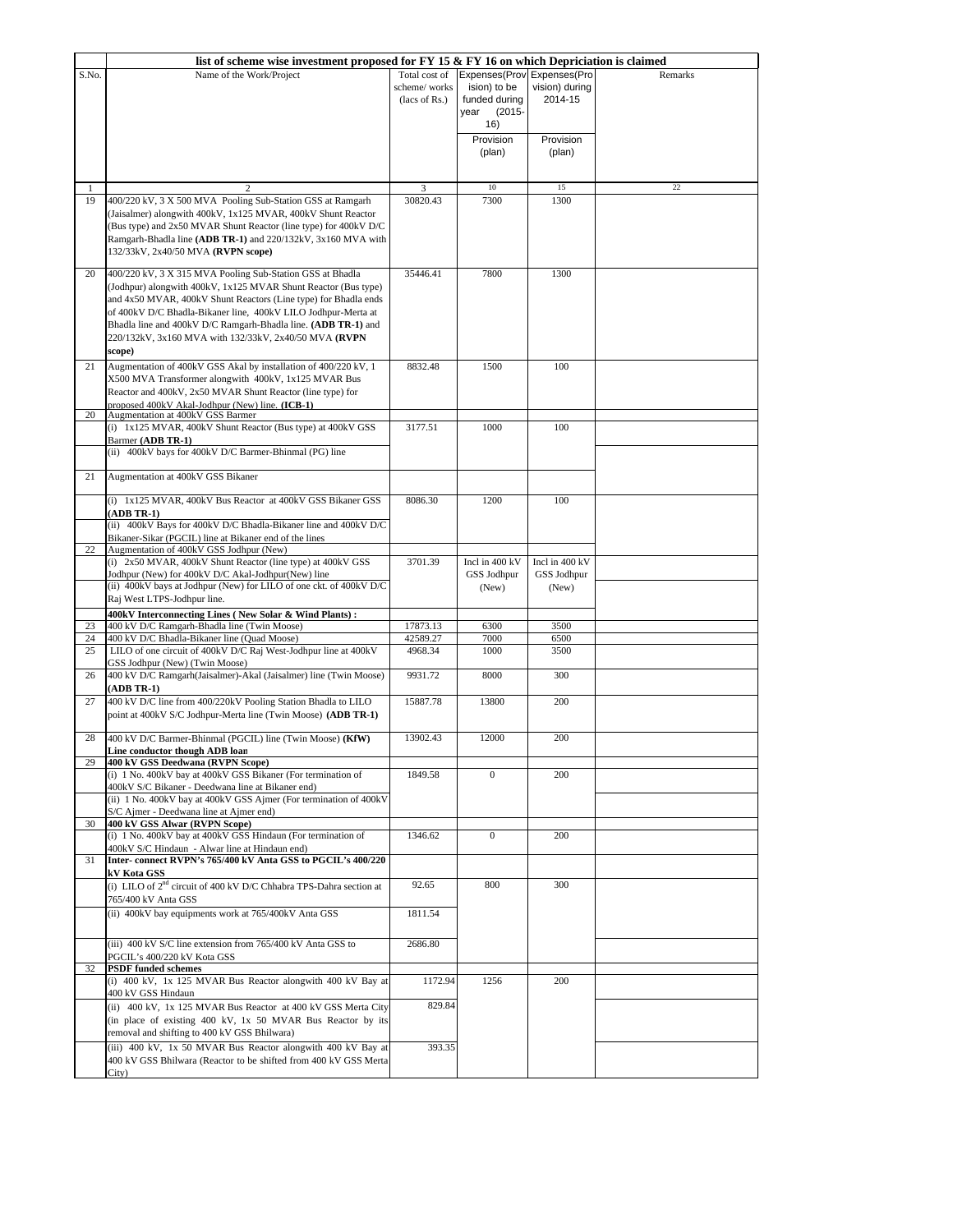|                | list of scheme wise investment proposed for FY 15 $\&$ FY 16 on which Depriciation is claimed                                                                                                                                                                        |                                                |                                                                                         |                           |         |
|----------------|----------------------------------------------------------------------------------------------------------------------------------------------------------------------------------------------------------------------------------------------------------------------|------------------------------------------------|-----------------------------------------------------------------------------------------|---------------------------|---------|
| S.No.          | Name of the Work/Project                                                                                                                                                                                                                                             | Total cost of<br>scheme/works<br>(lacs of Rs.) | Expenses(Prov Expenses(Pro<br>ision) to be<br>funded during<br>year<br>$(2015 -$<br>16) | vision) during<br>2014-15 | Remarks |
|                |                                                                                                                                                                                                                                                                      |                                                | Provision<br>(plan)                                                                     | Provision<br>(plan)       |         |
|                | $\overline{c}$                                                                                                                                                                                                                                                       | 3                                              | 10                                                                                      | 15                        | 22      |
| Ш              | 220kV SCHEMES<br>Normal development works                                                                                                                                                                                                                            |                                                |                                                                                         |                           |         |
| $\mathbf{1}$   | 220/132kV GSS at Lalsot (Distt. Dausa)                                                                                                                                                                                                                               | 2430.96                                        | $\mathbf{0}$                                                                            | 200                       |         |
| 2              | (i) 220 kV GSS at Manoharpur (Upgradation) (Distt. Jaipur)<br>(ii) 220 kV D/C Kotputli-Manoharpur line                                                                                                                                                               | 2758.31<br>2001.28                             | $\mathbf{0}$                                                                            | 200                       |         |
| 3              | (i) 220 GSS at Gangapurcity (New location) (Distt. Sawai<br>Madhopur)                                                                                                                                                                                                | 3610.37                                        | $\mathbf{0}$                                                                            | 200                       |         |
|                | (ii) 220 kV D/C Hindaun (400 kV GSS) - Gangapurcity line                                                                                                                                                                                                             | 1668.10                                        |                                                                                         |                           |         |
| $\overline{4}$ | LILO of 220 kV Debari - Banswara line for 220 kV Madri with 220<br>kV GSS at Madri (Udaipur)                                                                                                                                                                         | 3412.72                                        | $\mathbf{0}$                                                                            | 50                        |         |
| 5              | (i) 220/132kV GSS at Badnu (Upgradation) (Distt. Bikaner)<br>(ii) LILO of existing 220 kV Ratangarh(400kV)-Bikaner(220kV)<br>line at 220 kV GSS Badnu.                                                                                                               | 2388.21<br>1001.74                             | 100                                                                                     | 300                       |         |
|                | (iii) 220kV S/C Tehandesar -Badnu line                                                                                                                                                                                                                               | 797.87                                         |                                                                                         |                           |         |
| 6<br>(a)       | Jaipur City EHV network strengthening scheme-1<br>220/132kV, 2x160 MVA capacity GIS Substation at Mansarovar<br>(Jaipur) and allied works                                                                                                                            | 7476.20                                        | $\boldsymbol{0}$                                                                        | 200                       |         |
|                | (b) 220kV GIS Substation at Nallah Power House (Jaipur) alongwith<br>associated lines and allied works                                                                                                                                                               |                                                |                                                                                         |                           |         |
|                | i. 220 kV GIS substation at existing 132 kV Nallah Power House, Jaipur                                                                                                                                                                                               | 6933.93                                        | 200                                                                                     | 400                       |         |
|                | ii. Up-gradation of existing 132 kV (S/C & D/C Sections) Line to 220<br>kV D/C Line Between 220 kV Heerapura to 220 kV Nallah Power<br>House                                                                                                                         | 854.81                                         |                                                                                         |                           |         |
|                | iii. 2 Nos. 220 kV Terminal Bays at 400 kV Heerapura/ 220 kV<br>Substation at Heerapura                                                                                                                                                                              | 236.83                                         |                                                                                         |                           |         |
| 7              | JAIPUR CITY EHV NETWORK STRENTHENING SCHEME-<br><b>III [JENSS-III]</b><br>220 kV GSS at Sitapura (New) and associated lines.                                                                                                                                         |                                                |                                                                                         |                           |         |
|                | (i) 220 kV Substation at Sitapura (Jaipur)                                                                                                                                                                                                                           | 2769.07                                        | 200                                                                                     | 2000                      |         |
|                | (ii) Up-gradation of existing 132 kV S/C Line to 220 kV D/C Lines<br>Between 220 kV Sanganer to 220 kV Sitapura.                                                                                                                                                     | 704.72                                         |                                                                                         |                           |         |
|                | (iii) 1 No. 220 kV Terminal Bays at 220 kV Substation at Sanganer                                                                                                                                                                                                    | 118.37                                         |                                                                                         |                           |         |
|                | (iv) Up-gradation of existing 132 kV S/C Line Sanganer-Chaksu Line<br>to 220 kV D/C Line [for future connectivity to 400 kV Jaipur South<br>(PG) (approx. 34kM)] 20 kM line on 220 kV D/C narrow base towers<br>and balance 14 kM on 220 kV D/C conventional towers. | 2321.22                                        |                                                                                         |                           |         |
| 8              | 220 kV S/C XLPE Cable System from 400 kV Heerapura to 220 kV<br>Nala Power House                                                                                                                                                                                     | 8554.36                                        | $\mathbf{0}$                                                                            | 100                       |         |
| 9              | Normal development works<br>(i) 220/132kV GSS at Tehandesar (Upgradation) (Distt. Churu)                                                                                                                                                                             | 2246.70                                        | 100                                                                                     | 500                       |         |
|                | (ii) 220 kV S/C Sujangarh-Tehandesar line.                                                                                                                                                                                                                           | 996.79                                         |                                                                                         |                           |         |
| 10             | 220kV GSS at Bamantukda (Distt. Rajsamand)<br>(i)<br>(ii) LILO of existing 220 kV S/C Bhilwara (400 kV GSS)-Bali line<br>at 220 kV GSS Bamantukda<br>(iii) LILO of existing 220 kV S/C Kankroli (220 kV GSS)-Bali line                                               | 3273.50<br>242.06<br>173.53                    | 200                                                                                     | 1000                      |         |
| 11             | at 220 kV GSS Bamantukda<br>(i) 220/132kV GSS at Baithwasia (Distt. Jodhpur)                                                                                                                                                                                         | 3294.64                                        | 200                                                                                     | 1800                      |         |
|                | (ii) 220kV D/C Bhawad-Baithwasia line<br>(iii) 2 No. 220kV bays at 220kV GSS Bhawad                                                                                                                                                                                  | 1372.81<br>181.16                              |                                                                                         |                           |         |
|                | (iv) 2 No. 132kV bays at Osian<br>(v) 1 No. 132kV bays at Matoda                                                                                                                                                                                                     | 119.39<br>59.70                                |                                                                                         |                           |         |
|                | Power Evacuation System of Ramgarh GTPS (Stage-                                                                                                                                                                                                                      |                                                |                                                                                         |                           |         |
| 12             | (i) 220 kV D/C Ramgarh GTPP- Chandan line<br>(ii) 220 kV D/C Chandan - Dechu line<br>Transmission System for New Solar and Wind Power Plants in                                                                                                                      | 8655.07                                        | 50                                                                                      | 600                       |         |
| 13             | Jaisalmer, Barmer & Jodhpur Districts<br>(i) 220/132kV GSS at Bap (Distt. Jodhpur)                                                                                                                                                                                   | 6583.53                                        | $\mathbf{0}$                                                                            | 200                       |         |
| 14             | (ii) 220kV D/C Bap-Bhadla line<br>(i) 220/132kV GSS at Kanasar (Distt. Jodhpur)                                                                                                                                                                                      | 3438.51<br>6450.30                             | 3500                                                                                    | 1200                      |         |
|                | (ii) 220kV D/C Bhadla - Kanasar line<br>Power Evacuation of Banswara Super Critical TPS (IPP Unit-                                                                                                                                                                   | 955.14                                         |                                                                                         |                           |         |
|                | 1&2) (2X660MW)                                                                                                                                                                                                                                                       |                                                |                                                                                         |                           |         |
| 15             | 220kV Interconnecting Lines at Chhitorgarh:                                                                                                                                                                                                                          |                                                |                                                                                         |                           |         |
|                | (i) 220 kV D/C from 400kV Chittorgarh to 220kV GSS Sawa<br>(ii) LILO of 220kV S/C Chittorgarh - Debari line at 400kV GSS<br>Chittorgarh                                                                                                                              | 2043.68                                        | $\boldsymbol{0}$                                                                        | 800                       |         |
|                | (iii) 2 No 220kV bays at 220kV GSS Sawa                                                                                                                                                                                                                              |                                                |                                                                                         |                           |         |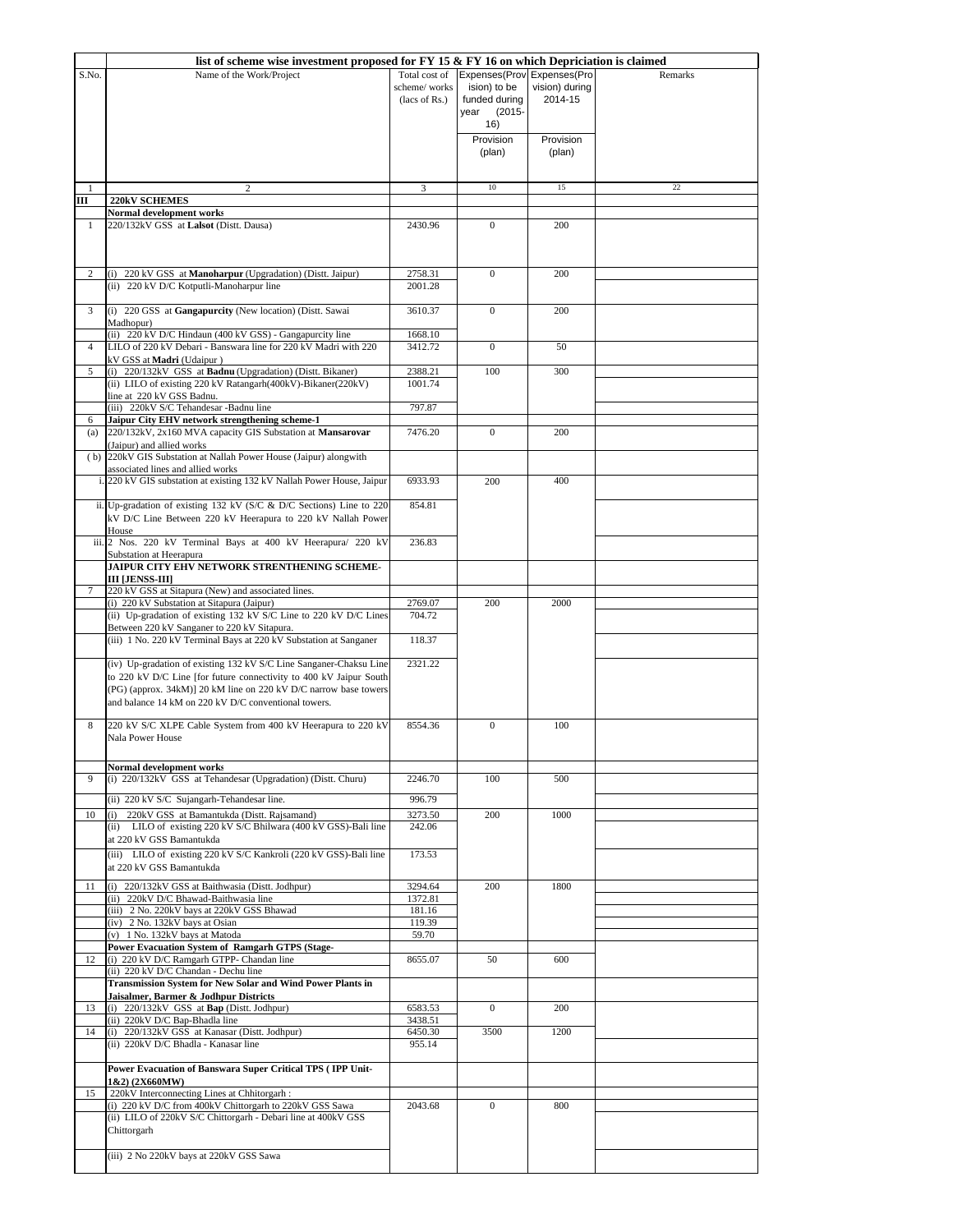|          | list of scheme wise investment proposed for FY 15 $\&$ FY 16 on which Depriciation is claimed                                |                                                |                                                                                         |                           |         |
|----------|------------------------------------------------------------------------------------------------------------------------------|------------------------------------------------|-----------------------------------------------------------------------------------------|---------------------------|---------|
| S.No.    | Name of the Work/Project                                                                                                     | Total cost of<br>scheme/works<br>(lacs of Rs.) | Expenses(Prov Expenses(Pro<br>ision) to be<br>funded during<br>$(2015 -$<br>year<br>16) | vision) during<br>2014-15 | Remarks |
|          |                                                                                                                              |                                                | Provision<br>(plan)                                                                     | Provision<br>(plan)       |         |
|          |                                                                                                                              | 3                                              | 10                                                                                      | 15                        | 22      |
| 16       | 220kV Interconnecting Lines at 400kV GSS Jodhpur (New):                                                                      |                                                |                                                                                         |                           |         |
|          | (i) 220 kV LILO of existing 220 kV GSS Jodhpur (220kV GSS) -Pali                                                             | 2043.68                                        | 600                                                                                     | 600                       |         |
|          | line at 400kV Jodhpur (New)<br>(ii) 220 kV D/C Jodhpur (New) - Jhalamand (U/C 220 Kv GSS)                                    |                                                |                                                                                         |                           |         |
|          | (iii) 220 kV D/C Jodhpur (New) - Barli (U/C 220 Kv GSS)                                                                      |                                                |                                                                                         |                           |         |
| 17       | 220kV Interconnecting Lines at Udaipur:<br>(i) LILO of Amberi(Prop 220 kV GSS)-Debari line at proposed 400                   | 2043.68                                        | 100                                                                                     | 100                       |         |
|          | kV GSS Udaipur.                                                                                                              |                                                |                                                                                         |                           |         |
|          | (ii) LILO of Chittorgarh-Debari line at proposed 400 kV GSS<br>Udaipur.                                                      |                                                |                                                                                         |                           |         |
| 18       | 220 kV D/C Banswara TPS- Banswara (220 kV GSS) Line                                                                          | 409.62                                         | 100                                                                                     | $\mathbf{0}$              |         |
|          | <b>Power Evacuation System of Suratgarh Super Critical TPS</b>                                                               |                                                |                                                                                         |                           |         |
| 19<br>20 | 220 kV Terminal Bays at various 400/220 kV Substations (6 No.)<br>220 kV Interconnections at 400/220 kV GSS Babai(Jhunjhunu) | 1078.12                                        | $\boldsymbol{0}$                                                                        | 200                       |         |
|          | (i) LILO of existing 220 kV S/C Khetri-Heerapura line at 400kV GSS<br>Babai (Jhunihunu)                                      | 40.85                                          | 10                                                                                      | 5                         |         |
| 21       | 220 kV Interconnections at 400/220 kV GSS at Jaipur (North)                                                                  |                                                |                                                                                         |                           |         |
|          | (i) LILO of 220 kV S/C VKIA- Kukas at 400kV GSS jaipur (North)<br>(ii) 220 kV D/C line from 400kV GSS jaipur (North) to GSS  | 2015.35                                        | 100                                                                                     | $\mathbf{0}$              |         |
|          | Manoharpur                                                                                                                   |                                                |                                                                                         |                           |         |
|          | (iii) 2 No. bays at 220kV GSS Manoharpur.<br>JODHPUR CITY EHV NETWORK STRENTHENING SCHEME                                    |                                                |                                                                                         |                           |         |
|          | I [JDENSS-I]                                                                                                                 |                                                |                                                                                         |                           |         |
| 22       | (i) 220 kV GSS at Barli (Distt. Jodhpur)                                                                                     | 5098.42                                        | 300                                                                                     | 600                       |         |
|          | (ii) LILO of 220kV Jodhpur (400kV GSS)-Jodhpur (220kV GSS)<br>interconnector-II at Barli                                     | 102.15                                         |                                                                                         |                           |         |
| 23       | (i) 220 kV GSS at Bhawad (Distt. Jodhpur)                                                                                    | 7422.28                                        | $\mathbf{0}$                                                                            | 200                       |         |
|          | (ii) 220kV D/C Jodhpur (400kV GSS)-Karwad/Bhawad-Bhopalgarh                                                                  |                                                |                                                                                         |                           |         |
|          | line(Jodhpur - Bhawad section of 78.318ckM has been comm. On<br>dt.29.12.12)(Total 172ckM)                                   |                                                |                                                                                         |                           |         |
|          | (iii) 2 No. bays at 220kV bay at 400kV Soorpora                                                                              | 191.47                                         |                                                                                         |                           |         |
|          | (iv) 2 No. bays at 220kV bay at 400kV Bhopalgarh                                                                             | 191.47                                         |                                                                                         |                           |         |
| 24       | (iii) 1 No. bays at 132kV bay at Mathania<br>(i) 220 kV GSS at Jhalamand (Up-gradation) (Distt. Jodhpur)                     | 61.79<br>4351.64                               | 500                                                                                     | 100                       |         |
|          | (ii) LILO of 220kV Jodhpur (400kV GSS)-Jodhpur (220kV GSS)                                                                   | 35.52                                          |                                                                                         |                           |         |
| 25       | (i) 220 GSS at Bhadwasia (Distt. Jodhpur)<br>(ii) 220kV D/C Jodhpur (400kV GSS)-Bhadwasia line (on Narrow                    | 5239.67                                        | 200                                                                                     | 100                       |         |
|          | base towers with one ckt. on 220kV & other on 132kV)                                                                         |                                                |                                                                                         |                           |         |
|          | (iii) 2 No. bays at 400kV Soorpora                                                                                           | 191.47                                         |                                                                                         |                           |         |
| 26       | Normal development works<br>Stringing of IInd circuit of 220kV D/C Banswara-Debari line from                                 | 755.30                                         | $\overline{0}$                                                                          | 50                        |         |
|          | Debari to Salumber (scheme with 220kV Aspur)                                                                                 |                                                |                                                                                         |                           |         |
| 27       | 220 kV interconnections at 400/220 kV GSS at Neemrana(PG)                                                                    |                                                |                                                                                         |                           |         |
|          | (i) 220 kV D/C line from PGCIL's 400/220 kV Neemrana (PG) to<br>Behror(proposed 220 kV GSS)                                  | 945.79                                         | $\boldsymbol{0}$                                                                        | 700                       |         |
|          | (ii) 2 No bays at Behror                                                                                                     |                                                |                                                                                         |                           |         |
| 28       | 220 kV interconnections at 400/220 kV GSS at Kotputli (PG)                                                                   |                                                |                                                                                         |                           |         |
|          | (i) LILO of one circuit of approved 220 kV D/C Kotputli-                                                                     | 246.35                                         | $\overline{0}$                                                                          | 600                       |         |
|          | Manoharpur line at PGCIL's 400/220 kV Kotputli(PG)<br>(ii) 220 kV D/C line from PGCIL's 400/220 kV Kotputli(PG) to           | 945.79                                         |                                                                                         |                           |         |
|          | Bansur                                                                                                                       |                                                |                                                                                         |                           |         |
| 29       | (iii) 2 No bays at Bansur<br>Interconnections for 400 kV GSS Deedwana (RVPN Scope)                                           |                                                |                                                                                         |                           |         |
|          | (i) LILO of proposed 220 kV S/C Kuchamancity - Dhod line at                                                                  | 1849.58                                        | $\mathbf{0}$                                                                            | 900                       |         |
|          | proposed 400 kV GSS Deedwana                                                                                                 |                                                |                                                                                         |                           |         |
|          | (ii) 2 No. 220 kV bay at 220kV GSS Sujangarh (For termination of<br>220kV D/C Sujangarh - Deedwana line at Sujangarh end)    |                                                |                                                                                         |                           |         |
| 30       | Interconnections for 400 kV GSS Alwar (RVPN Scope)                                                                           |                                                |                                                                                         |                           |         |
|          | (i) LILO of existing 220 kV S/C Dausa-Alwar line at proposed 400<br>kV GSS Alwar                                             | 673.31                                         | $\mathbf{0}$                                                                            | 100                       |         |
|          | (ii) LILO of 220 kV S/C Mandawar - Alwar (MIA) line at proposed                                                              | 673.31                                         |                                                                                         |                           |         |
|          | 400 kV Alwar GSS<br><b>Supplementary Transmission System for Power Evacuation</b>                                            |                                                |                                                                                         |                           |         |
|          | Scheme of Solar Power Projects in Jaisalmer, Barmer, Jodhpur<br>and Bikaner Districts                                        |                                                |                                                                                         |                           |         |
| 31       | (i) 220/132 KV, 1x160 MVA and 132/33kV, 1x20/25 MVA GSS at                                                                   | 5087.87                                        | 200                                                                                     | 2300                      |         |
|          | Aau (New loc.) (Jodhpur Distt.):<br>(ii) 2 Nos. 220kV bays at 220kV GSS Baithwasia                                           | 224.14                                         |                                                                                         |                           |         |
|          | (iii) 220 KV D/C Aau-Baithwasia (U/C 220 KV GSS) line                                                                        | 1862.33                                        |                                                                                         |                           |         |
| 32       | (i) 220/132 KV, 1x160 MVA and 132/33kV, 1x20/25 MVA GSS at                                                                   | 4953.69                                        | 200                                                                                     | 4000                      |         |
|          | Badisid (near Bap) (Jodhpur Distt.)<br>(ii) 2 Nos. 220kV bays at 220kV GSS Bap                                               | 224.14                                         |                                                                                         |                           |         |
|          | (iii) LILO of one circuit of 220 KV D/C Bap - Bhadla line at Badisid                                                         | 698.37                                         |                                                                                         |                           |         |
|          |                                                                                                                              |                                                |                                                                                         |                           |         |
|          | (iv) 220 KV D/C Badisid-Aau (Proposed 220 KV GSS) line                                                                       | 2327.91                                        |                                                                                         |                           |         |
|          | <b>KfW</b> funded schemes                                                                                                    |                                                |                                                                                         |                           |         |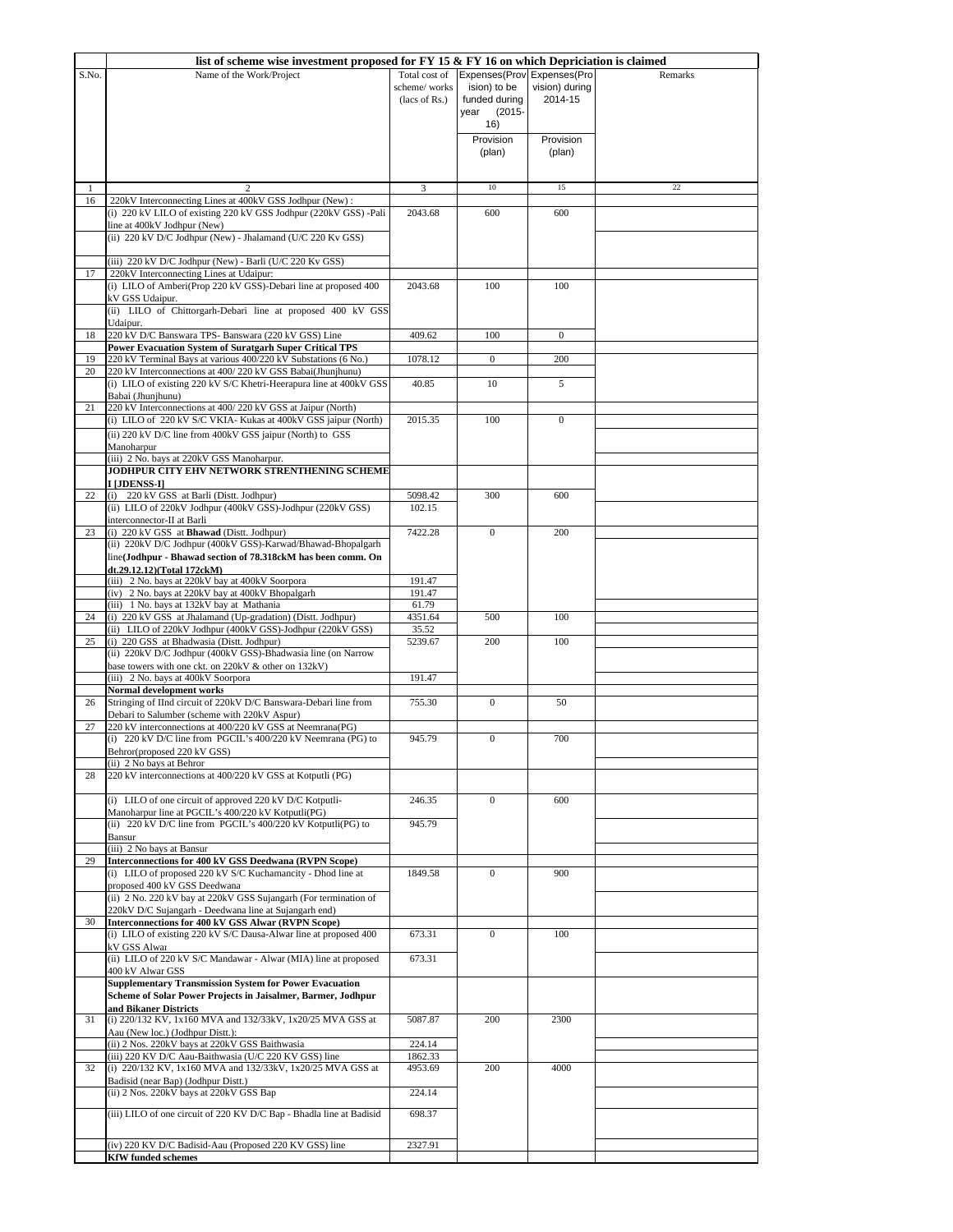|       | list of scheme wise investment proposed for FY 15 $\&$ FY 16 on which Depriciation is claimed                                                                                                                                                                                                               |                                                |                                                                                                      |                                        |         |
|-------|-------------------------------------------------------------------------------------------------------------------------------------------------------------------------------------------------------------------------------------------------------------------------------------------------------------|------------------------------------------------|------------------------------------------------------------------------------------------------------|----------------------------------------|---------|
| S.No. | Name of the Work/Project                                                                                                                                                                                                                                                                                    | Total cost of<br>scheme/works<br>(lacs of Rs.) | Expenses(Prov Expenses(Pro<br>ision) to be<br>funded during<br>year<br>$(2015 -$<br>16)<br>Provision | vision) during<br>2014-15<br>Provision | Remarks |
|       |                                                                                                                                                                                                                                                                                                             |                                                | (plan)                                                                                               | (plan)                                 |         |
| 1     |                                                                                                                                                                                                                                                                                                             |                                                | $10$                                                                                                 | 15                                     | 22      |
| 33    | (i) 220/132 KV, 1x160 MVA and 132/33kV, 1x20/25 MVA GSS at<br>Chatrail (Distt. Jaisalmer) (KfW)                                                                                                                                                                                                             | 4741.94                                        | 3500                                                                                                 | 400                                    |         |
|       | (ii) 2 Nos. 220kV bays at 220kV GSS Ramgarh (400kV GSS) (KfW)                                                                                                                                                                                                                                               | 224.14                                         |                                                                                                      |                                        |         |
|       | (iii) 220 KV D/C Chatrail-Ramgarh (U/C 400 KV GSS) line (RVPN                                                                                                                                                                                                                                               | 2793.49                                        |                                                                                                      |                                        |         |
| 34    | SCOPE)<br>(i) 220/132 KV, 1x160 MVA and 132/33kV, 1x20/25 MVA GSS at<br>PS_1(New location) / Bajju (New location) (Bikaner Distt.): (KfW)                                                                                                                                                                   | 4921.26                                        | 1000                                                                                                 | 200                                    |         |
|       | (ii) 2 Nos. 220kV bays at 400/220kV GSS Bhadla (KfW)                                                                                                                                                                                                                                                        | 224.14                                         |                                                                                                      |                                        |         |
|       | (iii) 220 KV D/C PS_1 / Bajju -Bhadla (U/C 400 KV GSS) line                                                                                                                                                                                                                                                 | 2095.12                                        |                                                                                                      |                                        |         |
| 35    | (RVPN Scope)<br>(i) 220/132 KV, 1x160 MVA and 132/33kV, 1x20/25 MVA GSS at                                                                                                                                                                                                                                  | 5133.01                                        | 1000                                                                                                 | 200                                    |         |
|       | Pokran (New loc.)(Jaisalmer Distt.):KfW<br>(ii) LILO of both circuits of U/C 220 KV D/C Ramgarh GTPP -<br>Dechu line at Pokaran                                                                                                                                                                             | 465.58                                         |                                                                                                      |                                        |         |
| 36    | (i) 220/132 KV, 1x160 MVA and 132/33kV, 1x20/25 MVA GSS at                                                                                                                                                                                                                                                  | 4921.26                                        | 1000                                                                                                 | 200                                    |         |
|       | Kolayat (New loc.)(Bikaner Distt.):                                                                                                                                                                                                                                                                         |                                                |                                                                                                      |                                        |         |
|       | (ii) 2 Nos. 220kV bays at 220kV GSS Gajner<br>(iii) 220 KV D/C Gajner (U/C 220 KV GSS)-Kolayat line                                                                                                                                                                                                         | 224.14<br>698.37                               |                                                                                                      |                                        |         |
| 37    | Optical Fibre Cable System for 220kV & 132kV Schemes already<br>approved under Main Transmission System for New Solar & Wind<br>Power Plants & Smart Grid Applications. (ADB)<br>(i) 220kV Transmission Lines already approved under Main<br>Transmission System for Solar & Wind Power Plants (Total Route | 902.54                                         | 900                                                                                                  | 200                                    |         |
|       | length $140kM$ )                                                                                                                                                                                                                                                                                            |                                                |                                                                                                      |                                        |         |
|       | (ii) Software Development for Integration/Innovation, Smart Grid<br>Applications etc.                                                                                                                                                                                                                       | 128.93                                         |                                                                                                      |                                        |         |
| 38    | LILO of both circuits of 220kV D/C Ramgarh GTPS- Dechu line at                                                                                                                                                                                                                                              | 641.81                                         | $\mathbf{0}$                                                                                         | 30                                     |         |
|       | 400kV Ramgarh<br><b>Normal development works</b>                                                                                                                                                                                                                                                            |                                                |                                                                                                      |                                        |         |
|       |                                                                                                                                                                                                                                                                                                             |                                                |                                                                                                      |                                        |         |
| 39    | (i) 220/132kV, 1x160 MVA GSS at Sayla (Distt. Jalore)<br>(ii) 1 No. 220kV extension bay at 220kV GSS Jalore                                                                                                                                                                                                 | 3522.28<br>92.14                               | 1000                                                                                                 | 2800                                   |         |
|       | (iii) 220 kV D/C Bhinmal(400 kV GSS-PG)-Sayla (proposed 220 kV<br>GSS) line                                                                                                                                                                                                                                 | 1744.99                                        |                                                                                                      |                                        |         |
|       | (iv) 220 kV S/C Jalore -Sayla(proposed 220 kV GSS) line                                                                                                                                                                                                                                                     | 1129.29                                        |                                                                                                      |                                        |         |
| 40    | (i) 220/132kV, 1x160 MVA GSS at Vatika (Distt. Jaipur)                                                                                                                                                                                                                                                      | 4641.44                                        | 800                                                                                                  | 1500                                   |         |
|       | (ii) 220 kV D/C Jaipur (South-PG) - Vatika line.                                                                                                                                                                                                                                                            | 1036.91                                        |                                                                                                      |                                        |         |
|       | (iii) LILO of 220kV S/C KTPS- Sanganer line at proposed 220kV<br>Vatika.                                                                                                                                                                                                                                    | 276.51                                         |                                                                                                      |                                        |         |
| 41    | (i) 220/132kV GSS at Danta Ramgarh (Distt. Sikar)                                                                                                                                                                                                                                                           | 2199.65                                        | 2000                                                                                                 | 1300                                   |         |
|       | 1 Nos bay at 220kV GSS Renwal<br>(ii)<br>(iii) 1 Nos bay at 220kV GSS Dhod                                                                                                                                                                                                                                  | 90.58<br>90.58                                 |                                                                                                      |                                        |         |
|       | 220 kV S/C Renwal-Danta Ramgarh line<br>(iv)                                                                                                                                                                                                                                                                | 564.06                                         |                                                                                                      |                                        |         |
|       | 220 kV S/C Dhod -Danta Ramgarh line<br>(v)                                                                                                                                                                                                                                                                  | 705.07                                         |                                                                                                      |                                        |         |
| 42    | (i) 220/132kV, 1x160 MVA GSS at Goner (Distt. Jaipur)<br>(ii LILO of one circuit of proposed 220kV D/C Jaipur (South) -                                                                                                                                                                                     | 4890.26<br>1209.73                             | 4500                                                                                                 | 1100                                   |         |
|       | Chaksu line at proposed 220kV GSS Goner.                                                                                                                                                                                                                                                                    |                                                |                                                                                                      |                                        |         |
| 43    | Conectivity with PGCIL's under construction 400/220kV GSS<br>Jaipur (South-PG)                                                                                                                                                                                                                              |                                                |                                                                                                      |                                        |         |
|       | (i) 220/132kV, 1x160 MVA GSS at Chaksu (Distt. Jaipur)                                                                                                                                                                                                                                                      | 2317.25                                        | $\boldsymbol{0}$                                                                                     | 600                                    |         |
|       | (ii) LILO of 220 kV S/C Duni - SEZ (220kV GSS) line at<br>PGCIL's 400/220kV GSS Jaipur (South)                                                                                                                                                                                                              | 1011.83                                        |                                                                                                      |                                        |         |
| 44    | (i) 220/132kV, 1x100 MVA GSS at Laxmangarh (Up-gradation)                                                                                                                                                                                                                                                   | 2143.84                                        | $\mathbf{0}$                                                                                         | 200                                    |         |
|       | (Distt. Sikar)<br>(ii) LILO of 220 kV S/C Ratangarh-Reengus line at proposed 220 kV<br><b>GSS Laxmangarh</b>                                                                                                                                                                                                | 140.50                                         |                                                                                                      |                                        |         |
|       |                                                                                                                                                                                                                                                                                                             |                                                |                                                                                                      |                                        |         |
| 45    | (i) LILO of one ckt. Of under construction 220kV D/C Ramgarh<br>GTPS - Dechu line at 220kV GSS Amarsagar.                                                                                                                                                                                                   | 926.48                                         | $\mathbf{0}$                                                                                         | 300                                    |         |
|       | (ii) 2 No. bays at 220kV GSS Amarsagar.                                                                                                                                                                                                                                                                     |                                                |                                                                                                      |                                        |         |
| 46    | <b>Composite Power Evacuation System [Chhabra Super Critical</b><br>(i) LILO 220kV Ajmer-Beawar Line at 400kV Ajmer GSS                                                                                                                                                                                     | 408.5                                          | 50                                                                                                   | 100                                    |         |
| 47    | (ii) LILO 220kV Ajmer-Kishangarh Line at 400kV Ajmer GSS                                                                                                                                                                                                                                                    | 408.5                                          |                                                                                                      |                                        |         |
|       | Normal development works                                                                                                                                                                                                                                                                                    |                                                |                                                                                                      |                                        |         |
| 48    | (i) 220 kV S/C Sirohi- Pindwara line                                                                                                                                                                                                                                                                        | 736.38                                         | 500                                                                                                  | 200                                    |         |
|       | (ii) 1 no.bays at 220kV GSS Sirohi                                                                                                                                                                                                                                                                          |                                                |                                                                                                      |                                        |         |
|       | (iii) 1 no.bays at 220kV GSS Pindwara                                                                                                                                                                                                                                                                       |                                                |                                                                                                      |                                        |         |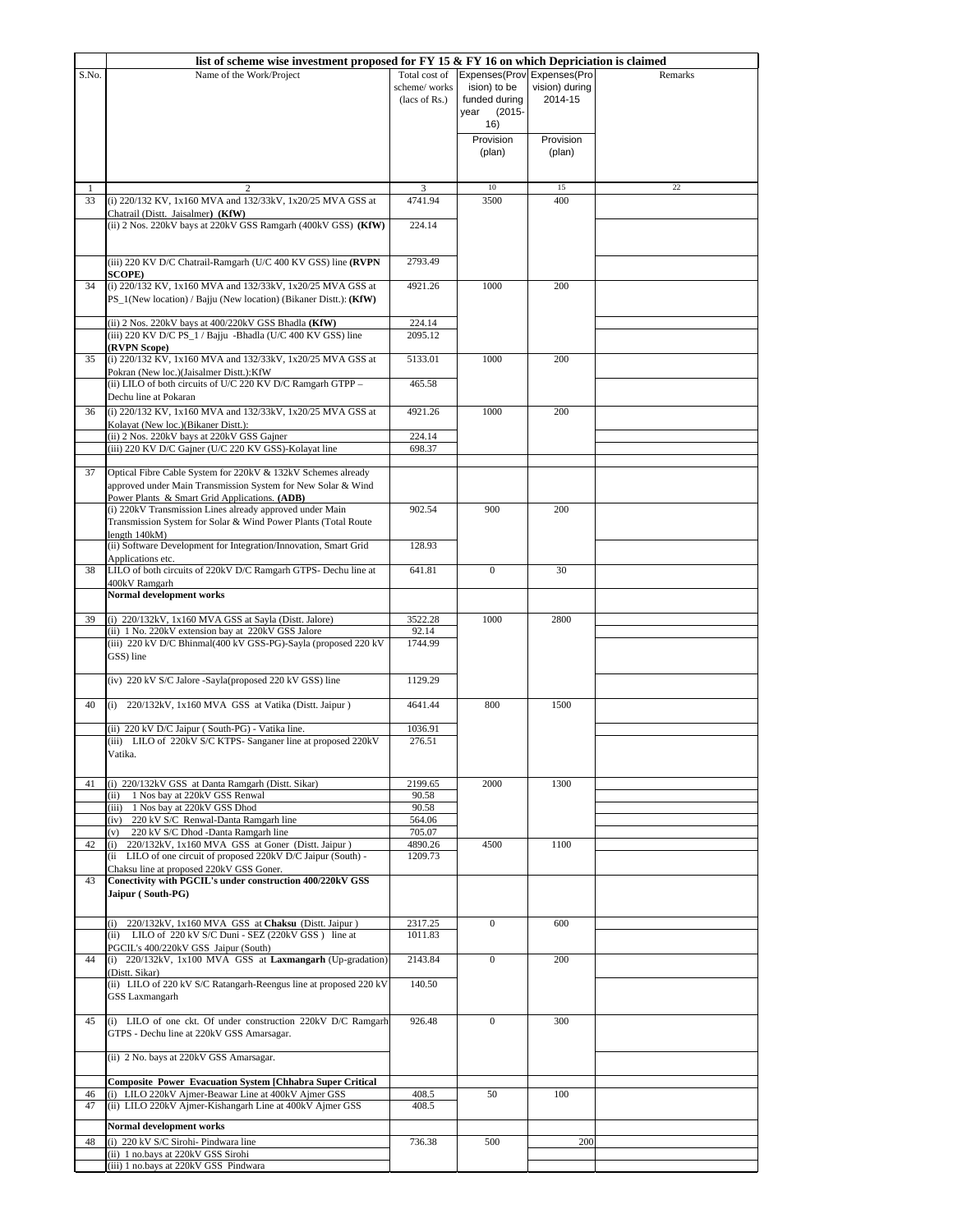|                | list of scheme wise investment proposed for FY 15 & FY 16 on which Depriciation is claimed                |                    |                            |                |         |
|----------------|-----------------------------------------------------------------------------------------------------------|--------------------|----------------------------|----------------|---------|
| S.No.          | Name of the Work/Project                                                                                  | Total cost of      | Expenses(Prov Expenses(Pro |                | Remarks |
|                |                                                                                                           | scheme/works       | ision) to be               | vision) during |         |
|                |                                                                                                           | (lacs of Rs.)      | funded during              | 2014-15        |         |
|                |                                                                                                           |                    | $(2015 -$<br>year          |                |         |
|                |                                                                                                           |                    | 16)                        |                |         |
|                |                                                                                                           |                    | Provision                  | Provision      |         |
|                |                                                                                                           |                    | (plan)                     | (plan)         |         |
|                |                                                                                                           |                    |                            |                |         |
| 1              | 2                                                                                                         | 3                  | 10                         | 15             | $22\,$  |
| 49             | (i) 220 GSS at Kuchera (New location) (Distt. Nagaur)                                                     | 3145.95            | 2000                       | 500            |         |
|                | (ii) LILO of 220 kV Nagaur - Merta line at proposed 220 kV GSS                                            | 400.56             |                            |                |         |
|                | Kuchera                                                                                                   |                    |                            |                |         |
| 50             | (i) 220/132kV GSS at Mandalgarh(New) (Distt. Bhilwara)                                                    | 3105.93            | 2000                       | 300            |         |
|                |                                                                                                           |                    |                            |                |         |
|                | (ii) LILO of 220kV Kota (PG) -Bhilwara line at proposed 220 kV<br><b>GSS Mandalgarh</b>                   | 601.93             |                            |                |         |
| 51             | (i) 220/132kV GSS at Chonkarwada (Distt. Bharatpur)                                                       | 3277.35            | 2800                       | 1000           |         |
|                | (ii) 220 kV D/C Hindaun (400kV GSS)-Chonkarwada line                                                      | 1886.79            |                            |                |         |
|                | (iii) LILO of 220kV S/C Mandawar-Nadbai-Bharatpur line at 220kV                                           | 105.00             |                            |                |         |
|                | Chonkarwada                                                                                               |                    |                            |                |         |
|                | (iv) 2 No. 220kV bays at 400kV GSS Hindaun                                                                | 181.16             |                            |                |         |
|                | (v) 2 No. 132kV bays at GSS Bhusawar                                                                      | 119.40             |                            |                |         |
|                | (vi) 2 No. 132kV bays at GSS Mahuwa                                                                       | 119.40             |                            |                |         |
| 52             | (i) 220/132kV GSS at Behror (Distt. Alwar)                                                                | 4251.75            | 2500                       | 500            |         |
|                | (ii) LILO of one circuit of 220 kV D/C Neemrana-Kotputli line at                                          | 344.85             |                            |                |         |
|                | proposed 220kV GSS Behror                                                                                 |                    |                            |                |         |
| 53             | (i) 220/132kV GSS at Bansur (Distt. Alwar)                                                                | 3041.24            | 2500                       | 600            |         |
|                | (ii) LILO of 220 kV S/C Alwar-Kotputli line at proposed 220 kV                                            | 70.73              |                            |                |         |
|                | <b>GSS</b> at Bansur                                                                                      |                    |                            |                |         |
| 54             | (i) 220/132kV GSS at Amberi (Distt. Udaipur)                                                              | 4180.77            | 2500                       | 300            |         |
|                | (ii) LILO of 220 kV S/C Kankroli(PG)-Debari line at proposed 220                                          |                    |                            |                |         |
|                | kV GSS Amberi                                                                                             |                    |                            |                |         |
|                | <b>Power Evacuation System for Proposed Wind Project in</b>                                               |                    |                            |                |         |
| 55             | Banswara and Pratapgarh area.<br>(i) 220/132kV,1x100MVA GSS at Pratapgarh (Up-gradatation)                | 2635.20            | 4200                       | 2000           |         |
|                | (ii) 2 Nos bays at 220kV GSS Chittorgarh                                                                  |                    |                            |                |         |
|                | (iii) 2 Nos bays at 220kV GSS Nimbahera                                                                   |                    |                            |                |         |
|                | (iv) 220 kV D/C Banswara(switching station)-Pratapgarh line                                               | 2398.56            |                            |                |         |
|                | (v) 220 kV D/C Pratapgarh-Chittorgarh (400 kV GSS) line with one                                          | 4111.82            |                            |                |         |
|                | circuit via 220 kV GSS Nimbhahera                                                                         |                    |                            |                |         |
| 56             | (i) 220kV Switching Station at Banswara                                                                   | 2575.74            | 1000                       | 50             |         |
|                | (ii) 2 Nos bays at 220kV GSS Banswara                                                                     | 181.16             |                            |                |         |
|                | (iii) 220 kV D/C line between 220 kV Switching Station at Banswara                                        | 343.53             |                            |                |         |
|                | & 220 kV GSS Banswara<br>(iv) Termination of approved 220 kV D/C Banswara SCTPS-                          |                    |                            |                |         |
|                | Banswara (220 kV GSS) line at 220 kV Switching Station Banswara.                                          |                    |                            |                |         |
|                |                                                                                                           |                    |                            |                |         |
|                | Normal Development Works                                                                                  |                    |                            |                |         |
| 57             | (i) 220/132kV, 2x160 MVA GSS at NPH Jodhpur (Up-gradation)                                                | 3213.46            | 6000                       | 700            |         |
|                |                                                                                                           |                    |                            |                |         |
|                | (ii) 220 kV D/C 1000 SQ. MM XLPE Cable between Jodhpur(220<br>kV GSS) & proposed 220 kV GSS NPH           | 7110.06            |                            |                |         |
|                | (iii) 2 Nos. 220kV bays at 220kV GSS Jodhpur                                                              | 227.22             |                            |                |         |
| 58             | (i) 220/132kV, 1x100 MVA GSS at Jethana (Distt. Ajmer)                                                    | 4264.77            | 3000                       | 1700           |         |
|                | (ii) 2 Nos. 220kV bays at 400/220kV GSS Ajmer (2x82.24)                                                   | 184.28             |                            |                |         |
|                | (iii) 1 No. 132kV extension bay at 132kV GSS Saradhana                                                    | 60.72              |                            |                |         |
|                | (iv) LILO of 220 kV S/C Ras-Merta line at proposed 220 kV GSS                                             | 699.34             |                            |                |         |
|                | Jethana<br>(v) 220kV D/C Ajmer (400 kV GSS)-Jethana (proposed 220 kV                                      | 719.45             |                            |                |         |
|                | GSS) line                                                                                                 |                    |                            |                |         |
| 59             | (i) 220/132kV, 1X100 MVA &132/33kV,1X20/25 MVA GSS at                                                     | 3265.96            | 2500                       | 300            |         |
|                | Niwana (Distt. Jaipur)                                                                                    |                    |                            |                |         |
|                | (ii) LILO 220kV S/C heerapura- Babai line at proposed 220kV gss                                           | 25.90              |                            |                |         |
|                | Niwana                                                                                                    |                    |                            |                |         |
| 60             | (i) 220/132kV, 1x160MVA GSS at Bherunda (Distt. Nagaur)<br>(ii) 220 kV D/C, Ajmer (400kV) - Bherunda line | 2477.41<br>1894.78 | 3500                       | 500            |         |
| IV             | <b>132kV SCHEMES</b>                                                                                      |                    |                            |                |         |
|                | <b>Normal Development Schemes</b>                                                                         |                    |                            |                |         |
| $\mathbf{1}$   | 132kV S/C Madri-Dakan Kotda (Transport Nagar) line with 132kV                                             | 1200.79            | $\overline{0}$             | 50             |         |
|                | GSS at Dakan Kotda (Transport Nagar), Udaipur                                                             |                    |                            |                |         |
| $\overline{2}$ | (i) 132/33kV, 20/25MVA GSS at Narainpur PS Thanagazi (Alwar)                                              | 1283.11            | $\mathbf{0}$               | 50             |         |
|                |                                                                                                           |                    |                            |                |         |
| 3              | (ii) LILO 132kV Bansur-Thanagazi<br>(i) 132 kV GSS at Bilwadi (Virat Nagar) (Distt.Jaipur)                | 64.10<br>1271.70   | $\boldsymbol{0}$           | 50             |         |
|                | (ii) LILO of 132kV Paota-Shahpura line                                                                    | 255.63             |                            |                |         |
| $\overline{4}$ | (i) 132kV GSS at Sawalpura Tanwaran (Sikar)                                                               | 1250.18            | $\mathbf{0}$               | 50             |         |
|                | (ii) 132kV S/C Ajeetgarh -Sawalpura Tanwaran line                                                         | 245.83             |                            |                |         |
|                | (iii) 1 No. Bay at 132kV GSS at Ajeetgarh                                                                 |                    |                            |                |         |
|                |                                                                                                           |                    |                            |                |         |
| 5              | (i) 132 kV GSS at Mehara (Distt.Jhunjhunu)                                                                | 1271.70            | $\mathbf{0}$               | 50             |         |
| 6              | (ii) LILO of 132kV Khetri Nagar-Babai line<br>132/33kV, 20/25MVA GSS at Masuda (Ajmer)                    | 107.16<br>1283.11  | $\mathbf{0}$               | 50             |         |
| $\tau$         | JAIPUR CITY EHV NETWORK STRENTHENING SCHEME-III                                                           |                    |                            |                |         |
|                | [JENSS-III]                                                                                               |                    |                            |                |         |
|                | (i) 132 kV GIS Substation at MNIT (Jaipur)                                                                | 3751.11            | $\mathbf{0}$               | 300            |         |
|                | (ii) 132 kV S/C Cable system between 220 kV IGN and 132 kV                                                | 4442.67            |                            |                |         |
|                | <b>MNIT</b>                                                                                               |                    |                            |                |         |
| 8              | (i)132 kV Hybrid GIS Substation at Pratap Nagar                                                           | 3394.61            | $\boldsymbol{0}$           | 200            |         |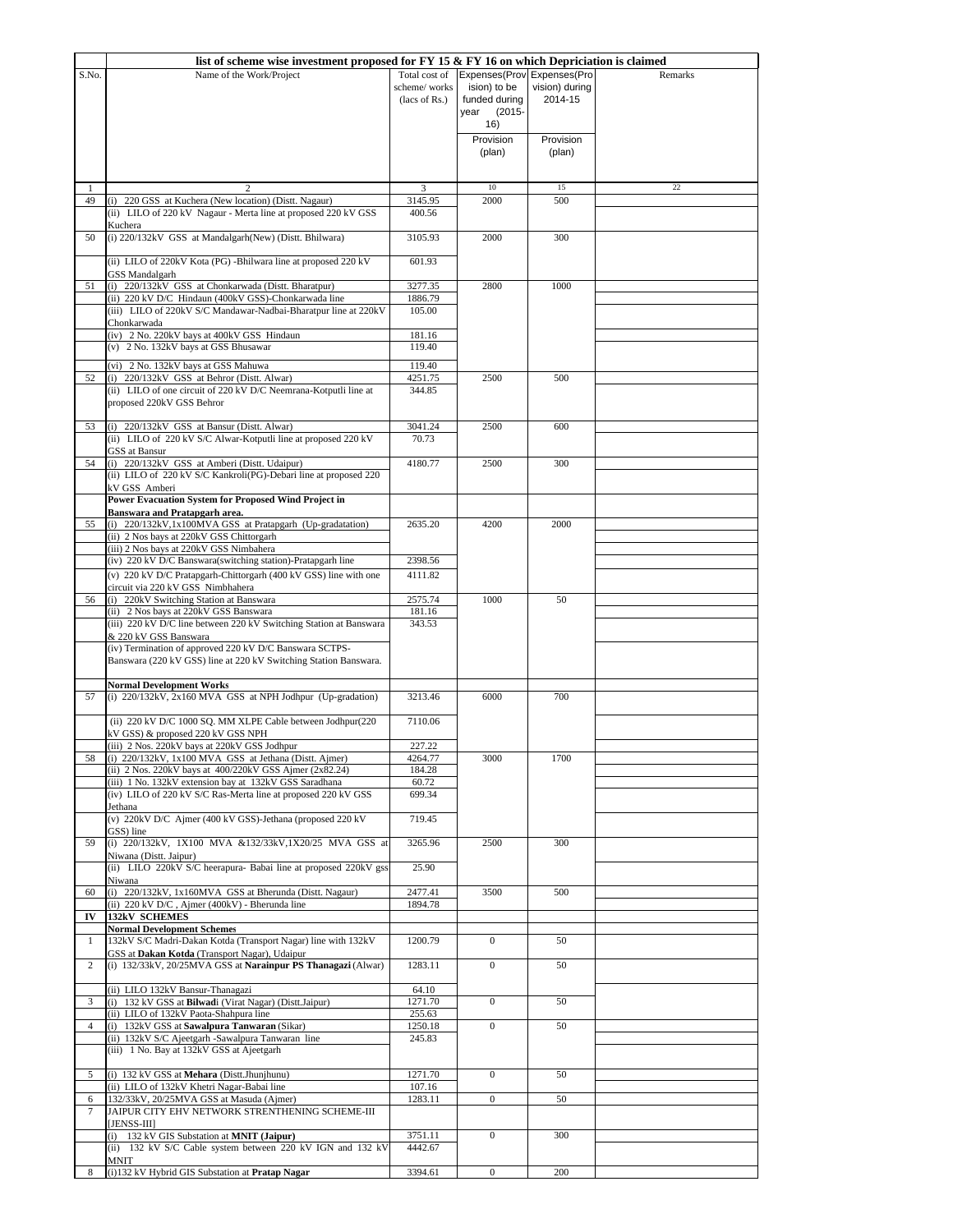|       | list of scheme wise investment proposed for FY 15 $\&$ FY 16 on which Depriciation is claimed                           |                               |                               |                           |         |
|-------|-------------------------------------------------------------------------------------------------------------------------|-------------------------------|-------------------------------|---------------------------|---------|
| S.No. | Name of the Work/Project                                                                                                | Total cost of                 | Expenses(Prov Expenses(Pro    |                           | Remarks |
|       |                                                                                                                         | scheme/works<br>(lacs of Rs.) | ision) to be<br>funded during | vision) during<br>2014-15 |         |
|       |                                                                                                                         |                               | $(2015 -$<br>year             |                           |         |
|       |                                                                                                                         |                               | 16)                           |                           |         |
|       |                                                                                                                         |                               | Provision                     | Provision                 |         |
|       |                                                                                                                         |                               | (plan)                        | (plan)                    |         |
|       |                                                                                                                         |                               |                               |                           |         |
| 1     |                                                                                                                         | 3                             | $10\,$                        | 15                        | 22      |
|       | (ii) 132 kV D/C Cable system between 132 kV CHB and 132 kV                                                              | 3965.82                       |                               |                           |         |
| 9     | Pratap Nagar (Proposed)<br>(i) 132kV GSS at Sultanpur(Kota)                                                             | 1250.18                       | 100                           | 600                       |         |
|       | (ii) 132kV S/C Dahara-Sultanpur line                                                                                    | 343.73                        |                               |                           |         |
|       | (iii) 1 No. Bay at 132kV GSS at Dahra                                                                                   |                               |                               |                           |         |
| 10    | (i) 132kV GSS at Khetusar (Jodhpur)<br>(ii) 132kV S/C Bhadla-Khetusar line                                              | 1250.18<br>559.8              | 100                           | 1100                      |         |
|       | (iii) 1 No. Bay at 132kV GSS at Bap                                                                                     |                               |                               |                           |         |
| 11    | (i) 132kV GSS at Anandpur Kaloo (Pali)                                                                                  | 1250.18                       | 100                           | 400                       |         |
|       | (ii) 132kV S/C Jaitaran-Anandpur Kaloo line                                                                             | 209.12                        |                               |                           |         |
| 12    | (iii) 1 No. Bay at 132kV GSS at Jaitaran<br>(i) 132kV GSS at Subhash Nagar, Ajmer                                       | 1250.18                       | 100                           | 700                       |         |
|       | (ii) LILO 132kV Ajmer-Saradhna line at Subhash Nagar, Ajmer                                                             | 11.53                         |                               |                           |         |
| 13    | (i) 132 kV GIS Substation at Engineering College                                                                        | 3947.07                       | 200                           | 3500                      |         |
|       | (ii) 132 kV S/C Cable system between 132 kV OPH and 132 kV<br><b>Engineering College</b>                                | 1925.10                       |                               |                           |         |
|       | (iii) 132 kV D/C Cable system between 132 kV NPH and 132 kV                                                             | 3938.30                       |                               |                           |         |
|       | <b>Engineering College</b>                                                                                              |                               |                               |                           |         |
| 14    | (i) 132 kV GSS Nangal Pyariwas (Distt. Dausa)<br>(ii) LILO of 132kV Dausa - Lalsot line for 132 kV GSS Nangal           | 1283.44                       | 100                           | 700                       |         |
|       | Pyariwas                                                                                                                | 85.52                         |                               |                           |         |
| 15    | (i) 132 kV GSS at at Jatawali (Distt.Jaipur)                                                                            | 1210.97                       | 100                           | 800                       |         |
|       | (ii) 1 No. 132kV bay at 220kV GSS Chomu                                                                                 | 60.72                         |                               |                           |         |
| 16    | (iii) 132kV S/C Chomu-Jatawali line from 220kVGSS Choumu<br>(i) 132 kV GSS Deh (Distt. Nagaur)                          | 150.49<br>1283.44             | 100                           | 800                       |         |
|       | (ii) LILO of 132kV Nagaur- Ladnu line                                                                                   | 85.52                         |                               |                           |         |
| 17    | (i) 132 kV GSS Kherwara (Udaipur)                                                                                       | 1283.44                       | 100                           | 1000                      |         |
|       | (ii) LILO 132kV Rishabdev-Dungarpur line                                                                                | 423.11                        |                               |                           |         |
| 18    | (i) 132 kV GSS Posaliya (Arathwara)(Jodhpur)                                                                            | 1283.44                       | 100                           | 600                       |         |
| 19    | (ii) LILO 132kV Sirohi-Sumerpur line<br>(i) 132/33kV, 20/25MVA GSS at Batoda (Sawaimadhopur)                            | 113.65<br>1223.28             | 100                           | 900                       |         |
|       | (ii) 132kV S/C line from 220kV Gangapurcity (U/C) GSS to Batoda                                                         | 345.88                        |                               |                           |         |
|       |                                                                                                                         |                               |                               |                           |         |
| 20    | (iii) 1 No. 132kV bay at 220kV GSS Gangapurcity (U/C)<br>(i) 132/33kV, 20/25MVA GSS at Kolukheri P.S.Chhabra (Distt.    | 59.83<br>1567.42              | 100                           | 1000                      |         |
|       | Baran)                                                                                                                  |                               |                               |                           |         |
|       | (ii) 132kV S/C Chhipabarod - Kolukheri line                                                                             |                               |                               |                           |         |
|       | (iii) 1 No. 132kV bay at 132kV GSS Chhipabarod                                                                          |                               |                               |                           |         |
| 21    | (i) 132 kV GSS Gudha Chander Ji, PS Nadauti (Karauli)<br>(ii) 132kV Nangal Sherpur (U/C) - Gudha Chander Ji, PS Nadauti | 85.52                         |                               | 700                       |         |
|       | (Karauli)                                                                                                               | 426.86                        | 100                           |                           |         |
|       | (iii) 1 No. 132kV bay at 220kV GSS Nangal Sherpur                                                                       | 59.38                         |                               |                           |         |
| 22    | (i) 132 kV GSS Bagadi (Dausa)<br>(ii) LILO of 132kV S/C Lalsot - Bhadoti line at 132 kV GSS Bagadi                      | 1224.06<br>1283.44            | 100                           | 700                       |         |
|       | (Dausa)                                                                                                                 |                               |                               |                           |         |
| 23    | (i) 132/33kV, 20/25MVA GSS at Ajasar (Jaisalmer)                                                                        | 1283.11                       | 100                           | 900                       |         |
| 24    | (ii) LILO 132kV Pokran-Askandra line<br>(i) 132kV Mahpalwas - Dulaniya line                                             | 22.12                         |                               |                           |         |
|       | (ii) 1 no. 132kV bay at 132kV GSS Mahpalwas                                                                             | 460.04                        | $\bf{0}$                      | 50                        |         |
|       | (ii) 1 no. 132kV bay at 132kV GSS Dulaniya                                                                              |                               |                               |                           |         |
| 25    | (i) 132 kV GSS Panchu (Distt. Bikaner)<br>(ii) 132kV S/C Deshnok - Panchu                                               | 1224.06                       | 100                           | 1000                      |         |
|       | (iii) 1 No. 132kV bay at 220kV GSS Deshnok                                                                              | 682.31<br>59.38               |                               |                           |         |
| 26    | (i) 132/33kV, 20/25MVA GSS at Parbatsar (Nagaur)                                                                        | 1223.28                       | 100                           | 1100                      |         |
|       | (ii) 132kV S/C Roopangarh-Parbatsar line                                                                                | 247.37                        |                               |                           |         |
| 27    | (iii) 1 No. 132kV bay at 132kV GSS Roopangarh<br>LILO of 132kV Heerapura-VKIA-Rampura Dabri line with 132 kV            | 59.83<br>1401.57              | $\mathbf{0}$                  | 50                        |         |
|       | GSS at RIICO, Sarna Doongar (Jaipur)                                                                                    |                               |                               |                           |         |
| 28    | (i) 132kV GSS at Hatundi(Jodhpur)                                                                                       | 1250.18                       | 100                           | 1100                      |         |
|       | (ii) 132kV S/C Soyla-Hatundi line<br>(iii) 1 No. Bay at 132kV GSS at Soyla                                              | 406.25<br>36.02               |                               |                           |         |
| 29    | (i) 132kV GSS at Bijaipur (Chittorgarh)                                                                                 | 1190.48                       | 100                           | 800                       |         |
|       | (ii) 1 No. 132kV bay at 220kV GSS Nimbahera                                                                             | 59.70                         |                               |                           |         |
|       | (iii) 132 kV S/C Nimbahera - Bijaipur line<br>(i) 132/33kV, 20/25MVA GSS at Kanera (Chittorgarh)                        | 490.57                        |                               |                           |         |
| 30    | (ii) 132kV Nimbahera - Kanera line                                                                                      | 1223.28<br>345.88             | 100                           | 1100                      |         |
|       |                                                                                                                         |                               |                               |                           |         |
|       | (iii) 1 No. 132kV bay at 132kV GSS Bijaipur                                                                             | 59.83                         |                               |                           |         |
| 31    | LILO of 132kV VKI - Vaishali Nagar line to New Jhotwara with<br>132kV GIS S/S at New Jhotwara (Jaipur) (Turnkey)        | 3973.80                       | $\overline{0}$                | 50                        |         |
| 32    | Extension of Existing 132 kV S/C VKIA - Pratap Steel line upto 220                                                      | 43.84                         | $\boldsymbol{0}$              | 15                        |         |
|       | kV GSS VKIA                                                                                                             |                               |                               |                           |         |
| 33    | 132kV S/C Buhana-Mahpalwas with 132 kV GSS at Mahpalwas                                                                 | 1423.7                        | 100                           | 400                       |         |
|       | (Jhunjhunu) (Line-Turnkey)                                                                                              |                               |                               |                           |         |
|       | Work associated with 220KV GSSs                                                                                         |                               |                               |                           |         |
|       | JODHPUR CITY EHV NETWORK STRENTHENING SCHEME<br>I [JDENSS-I]                                                            |                               |                               |                           |         |
| 34    | Lines associated with 220 kV GSS Barli.                                                                                 |                               |                               |                           |         |
|       | LILO of existing 132 kV S/C Jodhpur-PS8 line at Barli<br>(i)                                                            | 42.20                         | Incl. in 220kV                | Incl. in 220kV            |         |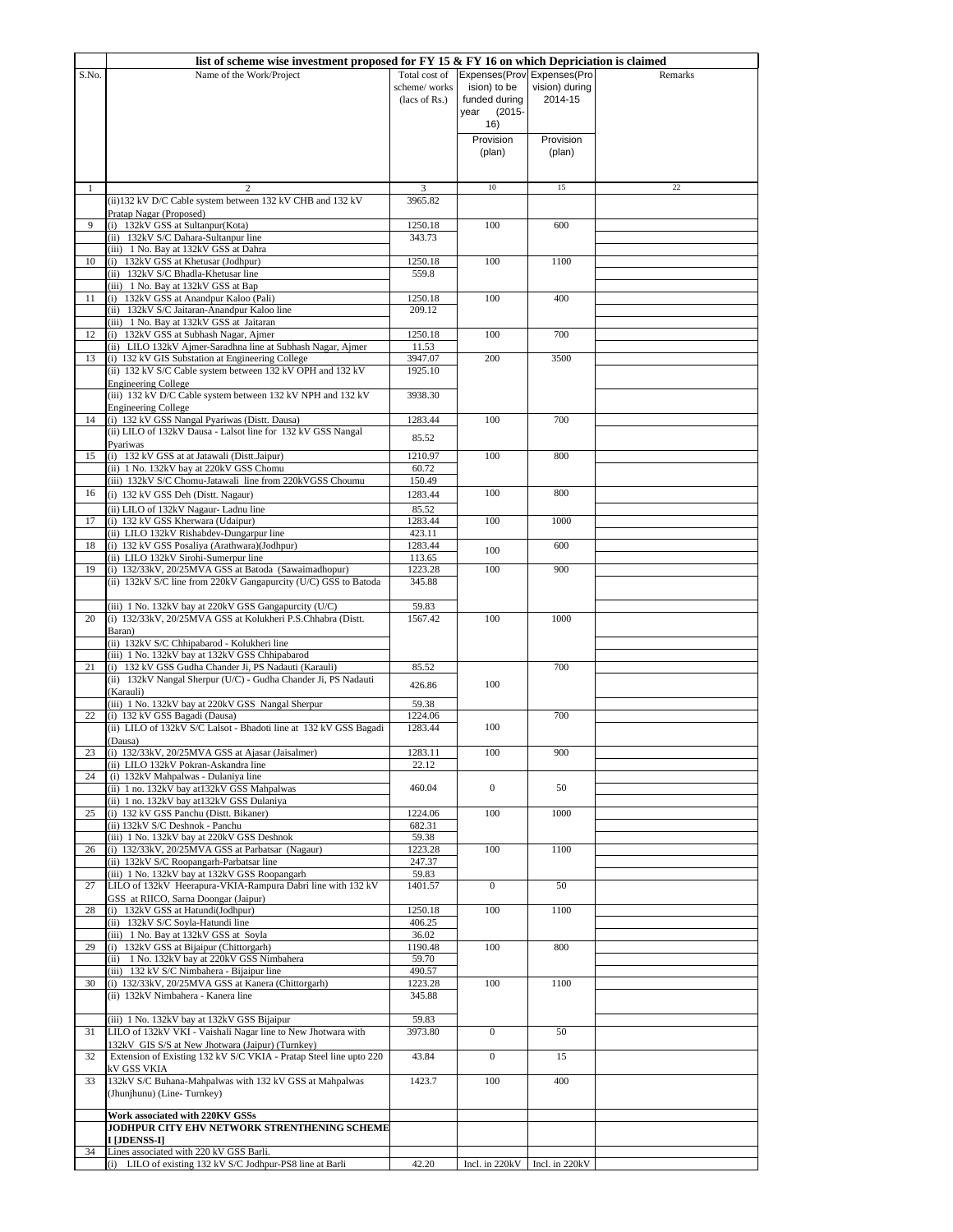|          | list of scheme wise investment proposed for FY 15 $\&$ FY 16 on which Depriciation is claimed                                                                 |                                                |                                                                                         |                              |         |
|----------|---------------------------------------------------------------------------------------------------------------------------------------------------------------|------------------------------------------------|-----------------------------------------------------------------------------------------|------------------------------|---------|
| S.No.    | Name of the Work/Project                                                                                                                                      | Total cost of<br>scheme/works<br>(lacs of Rs.) | Expenses(Prov Expenses(Pro<br>ision) to be<br>funded during<br>$(2015 -$<br>year<br>16) | vision) during<br>2014-15    | Remarks |
|          |                                                                                                                                                               |                                                | Provision<br>(plan)                                                                     | Provision<br>(plan)          |         |
|          | $\mathfrak{D}$                                                                                                                                                | 3                                              | 10                                                                                      | 15                           | 22      |
|          | (ii) LILO of existing 132 kV CHB-Soorsagar line at Barli                                                                                                      | 144.97                                         | scheme Barli                                                                            | scheme Barli                 |         |
|          | (iii) LILO of existing 132 kV S/C Tinwari-Soorsagar line at 400kV<br>GSS Jodhpur.                                                                             | 514.91                                         |                                                                                         |                              |         |
| 35<br>36 | 132 kV S/C Karwad/Bhawad-Mathania line (Associated line of<br>220kV GSS Bhawad)<br>Strengthning scheme of existing 132kV Chopasani Housing Board<br>(CHB) GSS | 184.00                                         | $\mathbf{0}$                                                                            | 100                          |         |
|          | (i) 132 kV D/C Cable system for LILO of existing 132 kV S/C PS8-<br>Jodhpur Line at CHB                                                                       | 3585.80                                        | 100                                                                                     | 1100                         |         |
|          | (ii) 132 kV Terminal Hybrid GIS Bays (4 Incomer/ Outgoing & 1 Bus<br>(iii) 132 kV S/C Line along Bypass Road, to interconnect 132kV                           | 1338.28<br>36.78                               |                                                                                         |                              |         |
|          | lines emanating from 220kV Jodhpur GSS towards Pali and PS-8                                                                                                  |                                                |                                                                                         |                              |         |
|          | (iv) Upgradation of existing 132 kV S/C Jodhpur-CHB-Soorsagar                                                                                                 | 969.47                                         |                                                                                         |                              |         |
| 37       | <b>Normal Development Works</b><br>132 kV S/C Gangapurcity (220 kV GSS)- Shrimahavir ji line                                                                  | 427.85                                         | incl. in 220kV                                                                          | incl. in 220kV               |         |
| 38       | LILO of existing 132 kV Salumber - Sagwara line at 220 kV GSS                                                                                                 | 206.62                                         | scheme<br>$\boldsymbol{0}$                                                              | scheme<br>100                |         |
|          | Aspur                                                                                                                                                         |                                                |                                                                                         |                              |         |
| 39       | 132 kV S/C Tehandesar-Parewara line                                                                                                                           | 183.99                                         | incl. in 220kV<br>scheme                                                                | incl. in 220kV<br>scheme     |         |
| 40       | (i) 132kV D/C Baithwasia-Osian line                                                                                                                           | 313.85                                         | incl. in 220kV                                                                          | incl. in 220kV               |         |
| 41       | (ii) 132kV S/C Baithwasia-Matora line<br>(i) 132 kV S/C from proposed 220 kV GSS Lalsot to existing 132                                                       | 368.20<br>367.10                               | scheme<br>incl.in 220kV                                                                 | scheme<br>incl.in 220kV      |         |
|          | kV GSS Toonga<br>(ii) 132 kV S/C from proposed 220 kV GSS Lalsot to existing 132                                                                              | 611.84                                         | Lalsot                                                                                  | Lalsot                       |         |
| 42       | kV GSS Bhadoti<br>(i) LILO of existing 132 kV S/C Mokhampura -Amet line at                                                                                    | 105.35                                         | Incl in 220kV                                                                           | Incl in 220kV                |         |
|          | proposed 220 kV GSS Bamantukda<br>(ii) LILO of under construction 132 kV S/C Kankroli(220 kV                                                                  | 147.05                                         | Bamantukda                                                                              | Bamantukda                   |         |
| 43       | GSS)-Sapol line at 220 kV GSS Bamantukda<br>Interconnections for 400 kV GSS Deedwana (RVPN Scope)                                                             |                                                |                                                                                         |                              |         |
|          | (i) 132 kV D/C interconnecting line between proposed 400 kV<br>Deedwana GSS and existing 132 kV Deedwana GSS                                                  | 734.64                                         | $\mathbf{0}$                                                                            | 400                          |         |
| 44       | (ii) 2 Nos. bay at 132kV GSS Deedwana<br>LILO of existing 132 KV S/C Aau(132 KV GSS)-Phalodi line at<br>proposed 220 KV GSS Aau                               | 154.27                                         | Incl in 220kV<br>scheme                                                                 | Incl in 220kV<br>scheme      |         |
| 45       | (i) LILO of existing 132 kV S/C Sayla-Daspan line at proposed 220                                                                                             | 255.63                                         | Incl. in 220kV                                                                          | Incl. in 220kV               |         |
|          | kV GSS Sayla<br>(ii) LILO of existing 132 kV S/C Sayla-Jeewana line at proposed 220<br>kV GSS Sayla                                                           | 107.16                                         | GSS Sayla                                                                               | GSS Sayla                    |         |
| 46       | (i) LILO of 132 kV S/C Beawar-Mertacity line at proposed 220 kV                                                                                               | 255.63                                         | Incl. in 220kV                                                                          | Incl. in 220kV               |         |
|          | GSS Jethana<br>(ii) LILO of 132 kV S/C Beawar-Nasirabad line at proposed 220 kV<br>GSS Jethana                                                                | 107.16                                         | GSS Jethana                                                                             | GSS Jethana                  |         |
|          | (iii) 132 kV S/C line from proposed 220 kV GSS Jethana to 132 kV                                                                                              | 2026.59                                        |                                                                                         |                              |         |
| 47       | LILO of 132kV S/C Bassi- Puranaghat line at proposed 220kV GSS<br>Goner.                                                                                      | 272.95                                         | Incl. in 220kV<br>Goner                                                                 | Incl. in 220kV<br>Goner      |         |
| 48       | LILO of 132kV S/C Balawala- Phagi line at proposed 220kV Vatika.                                                                                              | 167.97                                         | Incl. in 220kV<br>GSS Vatika                                                            | Incl. in 220kV<br>GSS Vatika |         |
| 49       | (i) LILO of existing 132 kV Merta-Kuchera line at proposed 220 kV<br><b>GSS Kuchera</b>                                                                       | 62.76                                          | incl. in 220kV<br>scheme                                                                | incl. in 220kV<br>scheme     |         |
|          | (ii) LILO of existing 132 kV Kuchera - Sanjoo line at proposed 220                                                                                            | 21.64                                          |                                                                                         |                              |         |
| 50       | kV GSS Kuchera<br>(i) LILO of existing 132 kV S/C Mandalgarh- Begun line at proposed                                                                          | 11.38                                          | incl. in 220kV                                                                          | incl. in 220kV               |         |
|          | 220 kV GSS Mandalgarh                                                                                                                                         |                                                | scheme                                                                                  | scheme                       |         |
| 51       | (ii) LILO of existing 132 kV Bijolia-Beegod line at proposed 220 kV<br>GSS Mandalgarh<br>(i) 132kV D/C line from proposed 220kV Chonkarwada to 132kV          | 11.38<br>303.42                                | incl. in 220kV                                                                          | incl. in 220kV               |         |
|          | GSS Bhusawar                                                                                                                                                  |                                                | scheme                                                                                  | scheme                       |         |
|          | (ii) 132kV D/C line from proposed 220kV Chonkarwada to proposed<br>132kV GSS Mahuwa                                                                           | 543.20                                         |                                                                                         |                              |         |
| 52       | (i) LILO of 132kV S/C Behror-Jakhrana line at proposed 220kV GSS<br>Behror                                                                                    | 42.80                                          | incl.in 220kV<br>Behror                                                                 | incl.in 220kV<br>Behror      |         |
|          | (ii) LILO of 132kV S/C Keshwana-Behror line at proposed 220kV<br>GSS Behror                                                                                   | 209.60                                         |                                                                                         |                              |         |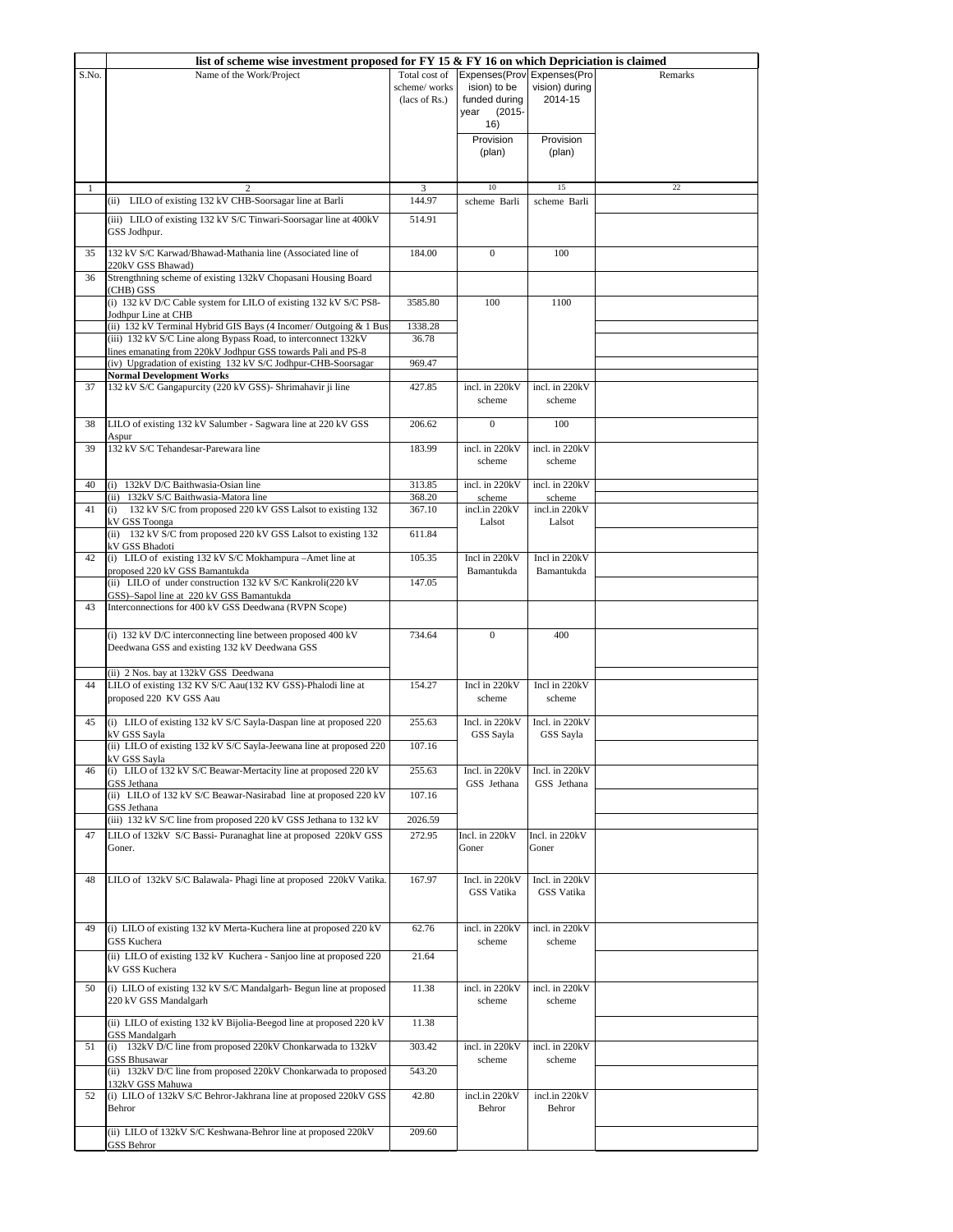|       | list of scheme wise investment proposed for $FY$ 15 & $FY$ 16 on which Depriciation is claimed |               |                            |                |         |  |  |
|-------|------------------------------------------------------------------------------------------------|---------------|----------------------------|----------------|---------|--|--|
| S.No. | Name of the Work/Project                                                                       | Total cost of | Expenses(Prov Expenses(Pro |                | Remarks |  |  |
|       |                                                                                                | scheme/works  | ision) to be               | vision) during |         |  |  |
|       |                                                                                                | (lacs of Rs.) | funded during              | 2014-15        |         |  |  |
|       |                                                                                                |               | $(2015 -$<br>year          |                |         |  |  |
|       |                                                                                                |               | 16)                        |                |         |  |  |
|       |                                                                                                |               | Provision                  | Provision      |         |  |  |
|       |                                                                                                |               | (plan)                     | (plan)         |         |  |  |
|       |                                                                                                |               |                            |                |         |  |  |
|       |                                                                                                |               | 10                         | 15             | 22      |  |  |
|       | (iii) 132kV S/C Jakhrana-Mandan line                                                           | 3<br>398.03   |                            |                |         |  |  |
|       |                                                                                                |               |                            |                |         |  |  |
|       |                                                                                                |               |                            |                |         |  |  |
| 53    | (i) LILO of 132 kV S/C Kotputli-Bansur line at proposed 220 kV                                 | 42.80         | incl.in 220kV              | incl.in 220kV  |         |  |  |
|       | <b>GSS Bansur</b>                                                                              |               | Bansur                     | Bansur         |         |  |  |
|       | (ii) 132 kV S/C Bansur(Proposed 220 kV GSS)-Mundawar line                                      | 429.39        |                            |                |         |  |  |
| 54    | (i) LILO of 132 kV S/C Debari-Sukher line at proposed 220 kV GSS                               | 105.35        | Incl in 220kV              | Incl in 220kV  |         |  |  |
|       | Amberi                                                                                         |               | Amberi                     | Amberi         |         |  |  |
|       | (ii) LILO of 132 kV S/C Sukher-Seesarma line at proposed 220 kV                                | 105.35        |                            |                |         |  |  |
|       | GSS Amberi                                                                                     |               |                            |                |         |  |  |
|       |                                                                                                |               |                            |                |         |  |  |
| 55    | (i) LILO of 132kV S/C Chomu- Markhi line at 220kV GSS Niwana                                   | 169.92        | Included in                | Included in    |         |  |  |
|       |                                                                                                |               | 220kV scheme               | 220kV scheme   |         |  |  |
|       | (ii) 132kV D/C line from 220kV GSS Niwana to 132kV GSS                                         | 254.32        |                            |                |         |  |  |
|       | Govindgarh                                                                                     |               |                            |                |         |  |  |
|       | (iii) 2 No. 132kV bay at 132kV GSS Govindgarh                                                  | 118.76        |                            |                |         |  |  |
|       |                                                                                                |               |                            |                |         |  |  |
| 56    | (i) 132 kV S/C PS2 - Kanasar (To be erected on D/C towers)                                     | 199.82        | incl. in 220kV             | incl. in 220kV |         |  |  |
|       |                                                                                                |               | scheme                     | scheme         |         |  |  |
|       | (ii) 132 kV D/C PS3 - Kanasar line                                                             | 231.54        |                            |                |         |  |  |
|       |                                                                                                |               |                            |                |         |  |  |
| 57    | JAIPUR CITY EHV NETWORK STRENTHENING SCHEME-                                                   |               |                            |                |         |  |  |
|       | <b>III [JENSS-III]</b>                                                                         |               |                            |                |         |  |  |
| (a)   | (i) Up-gradation of existing 132 kV S/C Line to 220 kV D/C Lines                               | 741.72        | 800                        | $\Omega$       |         |  |  |
|       | Between 220 kV Indira Gandhi Nagar to 132 kV Sitapura (Charged                                 |               |                            |                |         |  |  |
|       | on 132 kV)                                                                                     |               |                            |                |         |  |  |
|       | (ii) 2 Nos. 132kV Terminal Bays at 132 kV S/S Sitapura.                                        | 123.50        |                            |                |         |  |  |
|       | (iii) 220 kV D/C Interconnection between 220 kV Sitapura                                       | 85.73         |                            |                |         |  |  |
|       | (Proposed) and 132 kV Sitapura (Existing) [Charged on 132 kV]                                  |               |                            |                |         |  |  |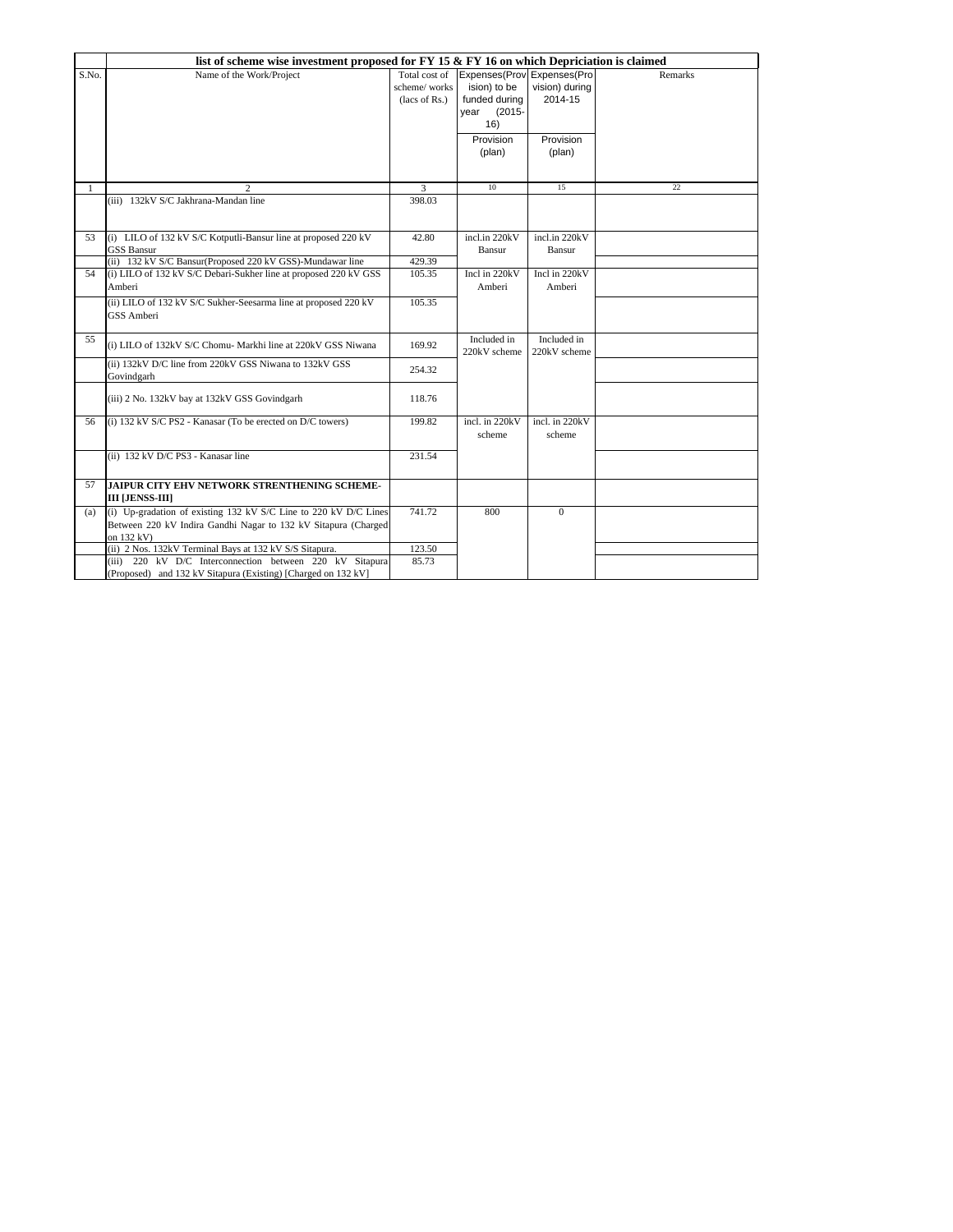|       | list of scheme wise investment proposed for FY 15 $\&$ FY 16 on which Depriciation is claimed                                                                                                                                             |                                                |                                                                                      |                           |         |
|-------|-------------------------------------------------------------------------------------------------------------------------------------------------------------------------------------------------------------------------------------------|------------------------------------------------|--------------------------------------------------------------------------------------|---------------------------|---------|
| S.No. | Name of the Work/Project                                                                                                                                                                                                                  | Total cost of<br>scheme/works<br>(lacs of Rs.) | Expenses(Prov Expenses(Pro<br>ision) to be<br>funded during<br>year<br>(2015-<br>16) | vision) during<br>2014-15 | Remarks |
|       |                                                                                                                                                                                                                                           |                                                | Provision<br>(plan)                                                                  | Provision<br>(plan)       |         |
|       |                                                                                                                                                                                                                                           | 3                                              | $10\,$                                                                               | 15                        | 22      |
|       | (b.) Up-gradation of existing 132 kV S/C Line to 220 kV D/C Lines<br>Between 132 kV Purana Ghat to 132 kV Bassi (Charged on 132 kV)<br>(associated line of 220kV KKD)                                                                     | 1594.08                                        | 1000                                                                                 | 50                        |         |
| 58    | <b>Normal Development Works</b><br>(i) 132kV GSS at Kirmarsariya(Jodhpur)<br>(ii) 132kV S/C Tinwari-Kirmarsariya line                                                                                                                     | 1250.18<br>307.02                              | 800                                                                                  | 500                       |         |
| 59    | (iii) 1 No. Bay at 132kV GSS at Tinwari<br>(i) 132kV GSS at Kushalgarh (Banswara)<br>(ii) 1 No. 132kV bay at 132kV GSS Bagidora                                                                                                           | 1190.48<br>59.70                               | 900                                                                                  | 400                       |         |
|       | (iii) 132 kV S/C Bagidora-Kushalgarh                                                                                                                                                                                                      | 551.75                                         |                                                                                      |                           |         |
| 60    | 132 kV S/C Karauli -Mandrayal line with 132 kV GSS Mandrayal                                                                                                                                                                              | 2006.46                                        | 800                                                                                  | 700                       |         |
| 61    | (i) 132kV GSS at Mangrol (Baran)<br>(ii) 132kV S/C Baran-Mangrol line                                                                                                                                                                     | 1250.18<br>368.2                               | 400                                                                                  | 400                       |         |
| 62    | (iii) 1 No. Bay at 132kV GSS at Baran<br>(i) 132/33kV, 20/25MVA GSS at Ghatol (Banswara)<br>(ii) 132kV S/C Paloda -Ghatol line<br>(iii) 1 No. 132kV bay at 132kV GSS Paloda                                                               | 1223.28<br>493.63<br>59.83                     | 800                                                                                  | 400                       |         |
| 63    | (i) 132 kV GSS Arain, Tehsil-Kishangarh (Ajmer)                                                                                                                                                                                           | 1283.44                                        | 700                                                                                  | 400                       |         |
|       | (ii) LILO of 132kV Silora-Malpura line                                                                                                                                                                                                    | 282.45                                         |                                                                                      |                           |         |
| 64    | (i) 132 kV GSS Seemalwara (Dungarpur)<br>(ii) 132kV GSS Sagwara - Seemalwara (Dungarpur)<br>(iii) 1 No. 132kV bay at 132kV GSS Sagwara                                                                                                    | 1224.06<br>682.31<br>59.38                     | 900                                                                                  | 400                       |         |
|       | <b>Normal Development Works</b>                                                                                                                                                                                                           |                                                |                                                                                      |                           |         |
| 65    | (i) 132/33kV, 20/25MVA GSS at Sherera (Bikaner)<br>(ii) LILO 132kV Bikaner-Dulchasar line                                                                                                                                                 | 1283.11<br>316.05                              | 600                                                                                  | 400                       |         |
| 66    | (i) 132 kV GSS Pahari PS Kaman (Distt. Bharatpur)<br>(ii) 132kV S/C Kaman - Pahari PS Kaman                                                                                                                                               | 1224.06<br>375.78                              | 1200                                                                                 | 200                       |         |
|       | (iii) 1 No. 132kV bay at 220kV GSS Lalsot<br>(i) 132 kV GSS bhasina (Distt. Churu)                                                                                                                                                        | 59.38                                          |                                                                                      |                           |         |
| 67    | (ii) 132kV S/C Parewara - Bhasina line                                                                                                                                                                                                    | 1224.06<br>256.57                              | 1000                                                                                 | 300                       |         |
|       | (iii) 1 No. 132kV bay at 132kV GSS Parewara                                                                                                                                                                                               | 59.38                                          |                                                                                      |                           |         |
| 68    | (i) 132/33 kV, 20/25 MVA GSS Chhatargarh (Distt. Bikaner)                                                                                                                                                                                 | 1224.06                                        | 1300                                                                                 | 50                        |         |
|       | (ii) 132kV S/C Khajuwala- Chhatargarh line<br>(iii) 1 No. 132kV bay at 132kV GSS Khajuwala                                                                                                                                                | 852.61<br>59.38                                |                                                                                      |                           |         |
| 69    | 132kV S/C Galifa - Sata line.                                                                                                                                                                                                             |                                                | 600                                                                                  | 300                       |         |
|       | 1 No. 132kV bay at 132kV GSS Galifa                                                                                                                                                                                                       | 997.72                                         |                                                                                      |                           |         |
| 70    | 1 No. 132kV bay at 132kV GSS Sata<br>LILO 132kV Kota-Sangod line at Shivpura with 132kV GSS at                                                                                                                                            | 1261.71                                        | 500                                                                                  | 25                        |         |
| 71    | Shivpura (Kota)<br>(i) 132/33kV, 20/25MVA GSS at Bhanwargarh (Kishanganj)                                                                                                                                                                 | 1283.11                                        | 200                                                                                  | 50                        |         |
|       | (Baran)<br>(ii) LILO 132kV Baran-Kelwara line                                                                                                                                                                                             | 22.12                                          |                                                                                      |                           |         |
| 72    | (i) 132 kV GSS Degana (Nagaur)                                                                                                                                                                                                            | 1314.83                                        | 800                                                                                  | 400                       |         |
|       | (ii) 132kV GSS Sanjoo-Degana-Bherunda line                                                                                                                                                                                                | 1022.91                                        |                                                                                      |                           |         |
|       | (iii) 1 No. 132kV bay at 132kV GSS Bherunda                                                                                                                                                                                               | 59.38                                          |                                                                                      |                           |         |
|       | (iv) 1 No. 132kV bay at 132kV GSS Sanjoo                                                                                                                                                                                                  | 59.38                                          |                                                                                      |                           |         |
| 73    | (i) 132/33kV, 20/25MVA GSS at Parasneu (Churu)<br>(ii) LILO Ratangarh-Sridungargarh line                                                                                                                                                  | 1283.44<br>29.25                               | 400                                                                                  | 50                        |         |
| 74    | (i) Construction of 132kV S/C Nokha Daiya - Khajuwala line                                                                                                                                                                                | 955.99                                         | 300                                                                                  | 100                       |         |
|       | (ii) 1 No. 132kV bay at 132kV GSS Nokha Daiya                                                                                                                                                                                             | 59.85                                          |                                                                                      |                           |         |
|       | (iii) 1 No. 132kV bay at 132kV GSS Khajuwala<br>Upgradation of existing 132 kV S/C Sikar-Laxmangarh-Fatehpur-                                                                                                                             | 59.85<br>1319.42                               | 300                                                                                  | 150                       |         |
| 75    | Ratangarh line (presently with Wolf conductor on H-Pole towers) to<br>ACSR Panther conductor on Lattice type towers (scheme of 220kV<br>Laxmangarh)                                                                                       |                                                |                                                                                      |                           |         |
| 76    | (i) 132/33 kV, 20/25 MVA GSS Govingarh (Distt. Alwar)<br>(ii) 132kV LILO from 132kV Nagar -Ramgarh line up to 132kV GSS                                                                                                                   | 1509.62                                        | 500                                                                                  | 50                        |         |
| 77    | Govindgarh<br>(i) 132/33 kV, 20/25 MVA GSS Godarli (Distt. Jodhpur)                                                                                                                                                                       |                                                | 400                                                                                  | 50                        |         |
|       | (ii) 132kV LILO from 132kV Phalodi - Aau line up to 132kV GSS                                                                                                                                                                             | 1622.15                                        |                                                                                      |                           |         |
| 78    | Interconnections for 220 kV GSS Nawalgarh (RVPN Scope)<br>132kV D/C Nawalgarh (220kV GSS) - Nawalgarh (132kV GSS) line<br>with 2 Nos. 132kV feeder bays at 132kV GSS Nawalgarh                                                            | 624.73                                         | 50                                                                                   | 50                        |         |
| 79    | (i) 132 kV S/C Nawalgarh(220 kV) - Kumawas line                                                                                                                                                                                           | 489.43                                         |                                                                                      |                           |         |
| 80    | (ii) 1No. 132kV bay at Kumawas.<br>(i) 132 kV S/C Nawalgarh(220 kV) - Gudagorji line                                                                                                                                                      | 653.58                                         |                                                                                      |                           |         |
| 81    | (ii) 1No. 132kV bay at Gudagorji<br>(i) 132 kV S/C Nawalgarh(220 kV) - Udaipurwati line                                                                                                                                                   | 598.86                                         |                                                                                      |                           |         |
|       | (ii) 1No. 132kV bay at Udaipurwati<br><b>Supplementary Transmission System for Power Evacuation</b><br>Scheme of Solar Power Projects in Jaisalmer, Barmer, Jodhpur<br>and Bikaner Districts(132kV schemes associated with 220kV<br>GSS's |                                                |                                                                                      |                           |         |
| 82    | LILO of existing 132 KV S/C PS1-Bajju line at proposed 220 KV                                                                                                                                                                             | 308.54                                         | Incl in 220kV                                                                        | Incl in 220kV             |         |
| 83    | GSS PS 1/Bajju<br>LILO of existing 132 KV S/C Chandan-Pokaran line at proposed 220                                                                                                                                                        | 308.54                                         | scheme                                                                               | scheme                    |         |
| 84    | <b>KV GSS Pokaran</b><br>LILO of existing 132 KV S/C Kolayat-Bajju line at proposed 220 KV<br>GSS Kolayat (KfW funded scheme)                                                                                                             | 308.54                                         |                                                                                      |                           |         |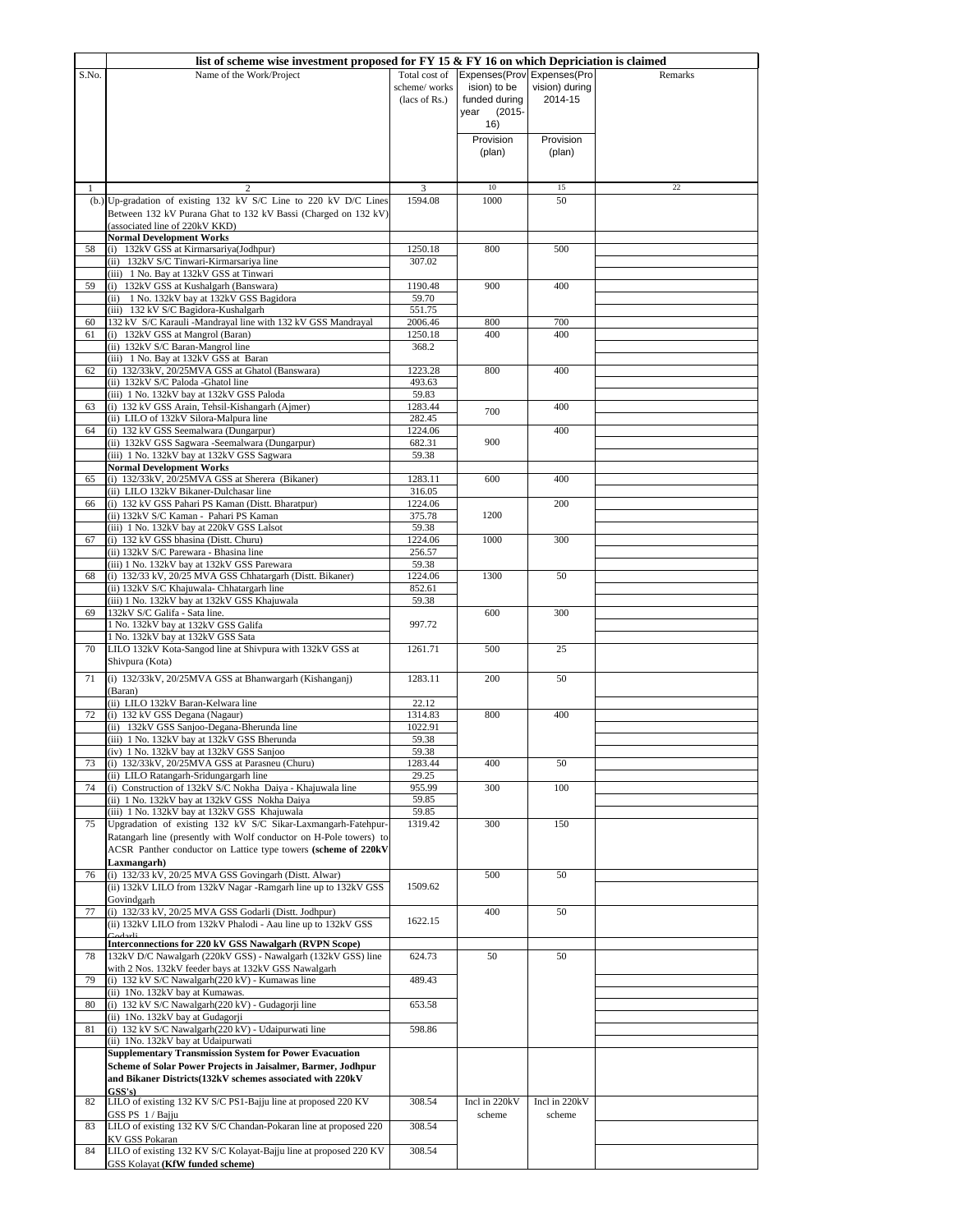|                | list of scheme wise investment proposed for FY 15 $\&$ FY 16 on which Depriciation is claimed                                                                                               |                                                |                                                                                         |                           |         |
|----------------|---------------------------------------------------------------------------------------------------------------------------------------------------------------------------------------------|------------------------------------------------|-----------------------------------------------------------------------------------------|---------------------------|---------|
| S.No.          | Name of the Work/Project                                                                                                                                                                    | Total cost of<br>scheme/works<br>(lacs of Rs.) | Expenses(Prov Expenses(Pro<br>ision) to be<br>funded during<br>$(2015 -$<br>year<br>16) | vision) during<br>2014-15 | Remarks |
|                |                                                                                                                                                                                             |                                                | Provision<br>(plan)                                                                     | Provision<br>(plan)       |         |
| 1              |                                                                                                                                                                                             | 3                                              | 10                                                                                      | 15                        | 22      |
| 85             | Optical Fibre Cable System for 132kV Schemes already approved<br>under Main Transmission System for New Solar & Wind Power<br>Plants (as per Appendix-IIB) & Smart Grid Applications. (ADB) |                                                |                                                                                         |                           |         |
|                | (i) 132kV Transmission Lines already approved under Main<br>Transmission System for Solar & Wind Power Plants (Total Route<br>length $22kM$ )                                               | 141.83                                         | Incl in 220kV<br>scheme                                                                 | Incl in 220kV<br>scheme   |         |
| 86             | <b>Normal Development works</b><br>(i) 132/33kV, 20/25MVA GSS at Tibbi (Hanumangarh)                                                                                                        | 1223.28                                        | 100                                                                                     | 60                        |         |
|                | (ii) 132kV S/C Amarpura Theri(Hanumangarh)-Tibbi line<br>(iii) 1 No. 132kV bay at 132kV GSS Amarpura Their                                                                                  | 173.50<br>59.83                                |                                                                                         |                           |         |
| 87             | (i) 132/33 kV, 2x50 MVA GIS Sub-station at City Power House,<br>Hathibhata, Ajmer (Distt. Ajmer)                                                                                            | 5043.07                                        | 200                                                                                     | 50                        |         |
|                | (ii) 132kV S/C XLPE Cable between 132kV GSS Pushkar Road<br>(Kotada) - City Power House (GIS)                                                                                               | 3209.8                                         |                                                                                         |                           |         |
|                | (iii) 132kV D/C XLPE Cable between 220/132kV GSS Madar - City<br>Power House (GIS)                                                                                                          | 6454.65                                        |                                                                                         |                           |         |
| 88             | LILO of 132 kV Alwar-Bansur line with 132 kV GSS at Vijay<br>Mandir, Alwar City(Alwar)                                                                                                      | 1426.49                                        | 50                                                                                      | 20                        |         |
| 89             | LILO of 132 kV Padampur-Sri Ganganagar line with 132 kV GSS at<br>Telewala (Sri Ganganagar)                                                                                                 | 1501.27                                        | 50                                                                                      | 50                        |         |
| 1              | 2. New Schemes<br>400kV                                                                                                                                                                     |                                                |                                                                                         |                           |         |
| $\mathbf{1}$   | 400kV Interconnecting Lines (Banswara Evacuation):<br>400 kV D/C Banswara TPS- Udaipur (Quad Moose) Line (Target to<br>be decided as per commissioning schedule of Banswara SCTPS)          | 30315.48                                       | 500                                                                                     | $\boldsymbol{0}$          |         |
| $\overline{c}$ | 400 kV D/C Banswara TPS- Chittorgarh (Quad Moose) Line (Target<br>400kV Interconnecting Lines (Suratgarh Super Critical TPS                                                                 | 34104.37                                       | 500                                                                                     | $\boldsymbol{0}$          |         |
| 3              | <b>Evacuation</b> ):<br>400 kV D/C Suratgarh TPS- Bikaner (Twin Moose) Line                                                                                                                 | 15779.49                                       | 400                                                                                     | $\overline{0}$            |         |
|                | 400kV Interconnecting Lines (New Solar & Wind Plants):                                                                                                                                      |                                                |                                                                                         |                           |         |
| 4<br>5         | 400 kV D/C Bikaner-Sikar (PGCIL) line (Twin Moose) (VGF)<br>400kV D/C Akal-Jodhpur (New) line (Quad Moose)                                                                                  | 20851.16<br>56784.04                           | $\boldsymbol{0}$<br>$\mathbf{0}$                                                        | $\boldsymbol{0}$          |         |
|                | <b>Supplementary Transmission System for Power Evacuation</b><br>Scheme of Solar Power Projects in Jaisalmer, Barmer, Jodhpur<br>and Bikaner Districts (KfW funded schemes)                 |                                                |                                                                                         |                           |         |
| 6<br>7         | 400/220 kV, 2 X 500 MVA GSS at Jaisalmer-2 alongwith 1x125<br>MVAR, 400kV Bus Type Reactor<br>400 kV D/C Jaisalmer-2 -Barmer line                                                           | 19379.76<br>13498.12                           | 7800                                                                                    | 200                       |         |
| 8<br>9         | 400 kV S/C Akal(1)- Jaisalmer-2 line<br>400kV Terminal Bay Equipment at 400/220kV GSS Barmer (for<br>termination of 400 kV D/C Jaisalmer 2 - Barmer line at Barmer end)                     | 3518.61<br>3619.21                             |                                                                                         |                           |         |
| 10             | 400kV Terminal Bay Equipment at 400/220kV GSS Akal 1 (for<br>Power Evacuation Scheme for New Wind and Solar Projects in<br>Banswara, Pratapgarh and Barmer districts (450MW)                | 1820.11                                        |                                                                                         |                           |         |
| 11<br>12       | 400/220 kV, 2 X 500 MVA Substation at Banswara<br>400 kV D/C Banswara- Chittorgarh Line (Quad Moose)                                                                                        | 28150.43<br>49170.33                           | 1000                                                                                    | 200                       |         |
| 13             | 2 nos. 400 kV bays at 400 kV GSS Chittorgarh with 2x50 MVAR<br><b>Line Reactors</b>                                                                                                         | 3026.33                                        |                                                                                         |                           |         |
| п<br>1         | 220kV<br>(i) 220kV AIS Substation & 33/11 kV Sub station at Banar (Up-                                                                                                                      | 5341.99                                        | 1500                                                                                    | 400                       |         |
|                | (ii) 220 kV D/C line on Narrow Base/conventional towers from<br>Jodhpur(400 kV GSS) to proposed 220 kV AIS sub-station Banar                                                                | 815.68                                         |                                                                                         |                           |         |
|                | (14kM D/C)<br>(iii) 220 kV D/C XLPE Cable for termination of proposed 220 kV<br>D/C Jodhpur(400 kV GSS)-Banar line at proposed 220 kV AIS sub-<br>station Banar(0.5kM D/C)                  | 901.32                                         |                                                                                         |                           |         |
| $\overline{2}$ | (i) 220/132 kV, 1x160 MVA GSS at Bhawanimandi (New Location)<br>(ii) 220 kV S/C Kalisindh- Bhawanimandi line                                                                                | 3534.38<br>703.11                              | 2500                                                                                    | 100                       |         |
|                | (iii) 220 kV S/C Modak- Bhawanimandi line                                                                                                                                                   | 1107.45                                        |                                                                                         |                           |         |
| 3              | (i) 220/132kV,2x160MVA GIS Substation at Jawahar Nagar (Distt.<br>Jaipur)                                                                                                                   | 5912.36                                        | 2500                                                                                    | 100                       |         |
|                | (ii) 220 kV, 1200Sq.mm., S/C Mansarovar - Jawahar Nagar XLPE<br>Cable<br>(iii) 220 kV, 1200Sq.mm., S/C Indira Gandhi Nagar - Jawahar Nagar                                                  | 6444.30<br>7020.71                             |                                                                                         |                           |         |
| $\overline{4}$ | <b>XLPE Cable</b><br>Jaipur City EHV Network Strengthening Scheme-IV (Phase-I)                                                                                                              |                                                |                                                                                         |                           |         |
|                | (i) 220 kV GIS Substation at Chambal (Jaipur)                                                                                                                                               | 10859.74                                       | 700                                                                                     | 100                       |         |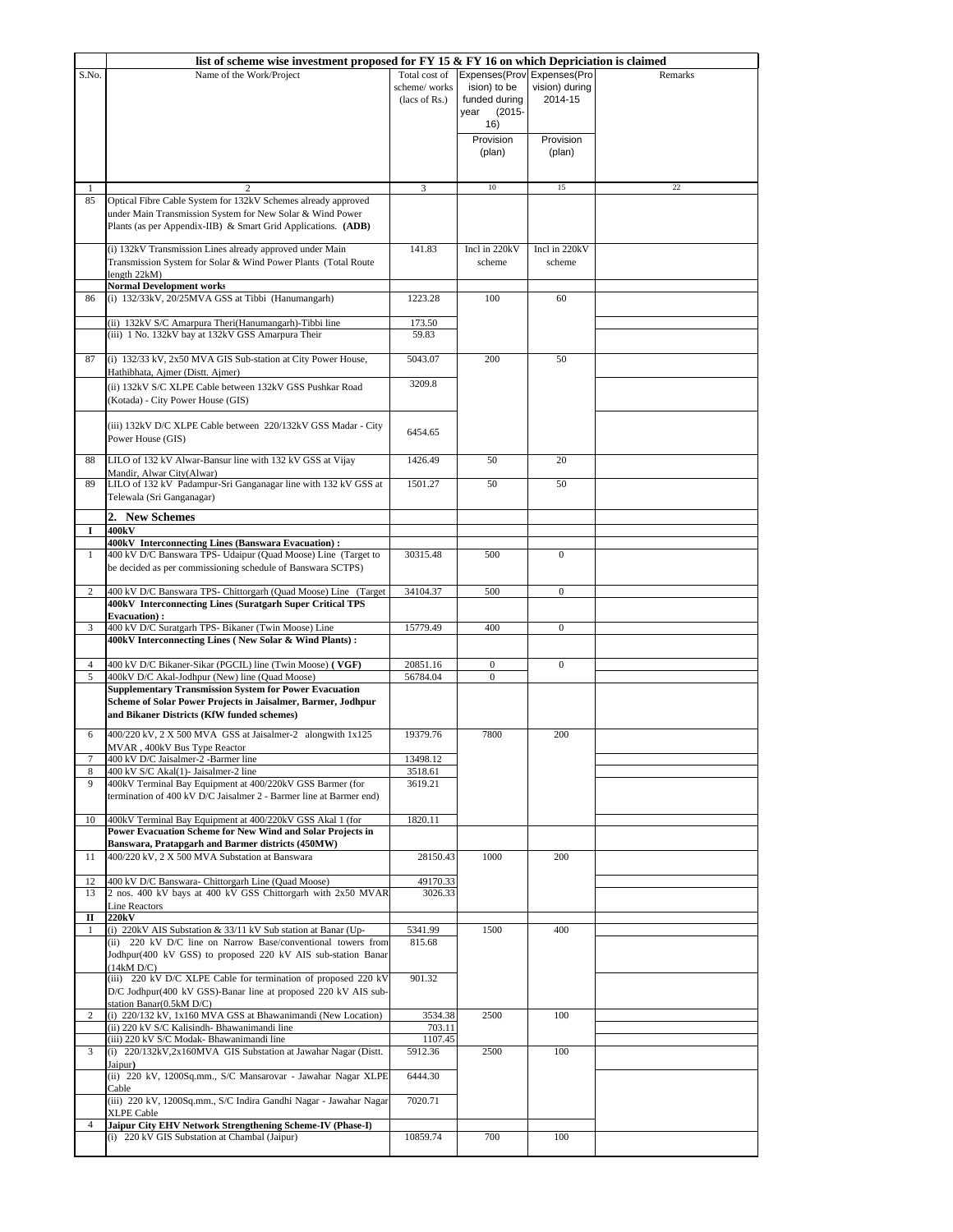|              | list of scheme wise investment proposed for FY 15 & FY 16 on which Depriciation is claimed                                                                                                                                                                                                                                             |                                                |                                                                                  |                           |         |
|--------------|----------------------------------------------------------------------------------------------------------------------------------------------------------------------------------------------------------------------------------------------------------------------------------------------------------------------------------------|------------------------------------------------|----------------------------------------------------------------------------------|---------------------------|---------|
| S.No.        | Name of the Work/Project                                                                                                                                                                                                                                                                                                               | Total cost of<br>scheme/works<br>(lacs of Rs.) | Expenses(Prov Expenses(Pro<br>ision) to be<br>funded during<br>$(2015 -$<br>year | vision) during<br>2014-15 | Remarks |
|              |                                                                                                                                                                                                                                                                                                                                        |                                                | 16)<br>Provision<br>(plan)                                                       | Provision<br>(plan)       |         |
| $\mathbf{1}$ | 2                                                                                                                                                                                                                                                                                                                                      | 3                                              | $10\,$                                                                           | 15                        | $22\,$  |
|              | (ii) 2 Nos. 220 kV Terminal Bays at 400/220 kV Substation at                                                                                                                                                                                                                                                                           | 231.51                                         |                                                                                  |                           |         |
|              | Heerpaura<br>(iii) 1 No. 220 kV Terminal GIS Bay at 220 kV Substation at                                                                                                                                                                                                                                                               | 471.44                                         |                                                                                  |                           |         |
|              | (iv) 220 kV D/C Cable System between 400 kV Heerapura and 220<br>kV Chambal                                                                                                                                                                                                                                                            | 8681.82                                        |                                                                                  |                           |         |
|              | (v) 220 kV S/C Cable System between 220 kV Mansarovar and 220<br>kV Chambal                                                                                                                                                                                                                                                            | 3177.88                                        |                                                                                  |                           |         |
|              | Power Evacuation Scheme for New Wind and Solar Projects in<br><b>Banswara, Pratapgarh and Barmer districts</b>                                                                                                                                                                                                                         |                                                |                                                                                  |                           |         |
| 5            | (i) 220 kV D/C interconnection at proposed 400 kV GSS Banswara                                                                                                                                                                                                                                                                         | 5447.47                                        | 300                                                                              | Incl. in 400kV            |         |
|              | (ii) 2 nos., 220 kV extension bays                                                                                                                                                                                                                                                                                                     | 221.72                                         |                                                                                  | scheme                    |         |
|              | Posed for K f W financing                                                                                                                                                                                                                                                                                                              |                                                |                                                                                  |                           |         |
| 6            | (i) 220/132kV, 2x160 MVA, 132/33 kV, 2x40/50 MVA GSS Undoo                                                                                                                                                                                                                                                                             | 6416.67                                        |                                                                                  |                           |         |
|              | (ii) 220 kV D/C interconnection line from 220 kV GSS Undoo to                                                                                                                                                                                                                                                                          | 3814                                           |                                                                                  |                           |         |
|              | approved 220 kV GSS Pokaran<br>(ii) 2 nos., 220 kV Extension bays at 220 kV GSS Pokaran                                                                                                                                                                                                                                                | 221.72                                         |                                                                                  |                           |         |
| 7            | New 400 kV & 220 kV Schemes (to be identified)                                                                                                                                                                                                                                                                                         |                                                | 2000                                                                             | 500                       |         |
| Ш            | 132kV                                                                                                                                                                                                                                                                                                                                  |                                                |                                                                                  |                           |         |
| $\mathbf{1}$ | 20 Nos., 132/33kV, 1x20/25 MVA Capacity Grid Sub-Stations<br>alongwith approx. 25kM long 132kV D/C line (for each of 132kV<br>GSS) in the periphery of 30kM around various proposed 220kV GSSs<br>as mentioned in project repot{ location of 132kV GSS to be identified<br>later on in consultation with field officers of RVPN/RREC}. |                                                |                                                                                  |                           |         |
|              | (i) 20 nos.132/33kV, 1x20/25 MVA Capacity Grid Sub-Stations<br>(Considering 5 Nos. GSSs with associated lines for KfW funded<br>schemes for Est. cost Rs.12375lacs)                                                                                                                                                                    | 15426.97                                       | 1000                                                                             | 100                       |         |
| 2            | (ii) 500kM long 132kV D/C lines for 20 Nos. 132kV GSS<br>Associated schemes of 220kV GSS Bhawanimandi                                                                                                                                                                                                                                  | 34074.98                                       |                                                                                  |                           |         |
|              | (i) LILO of 132 kV S/C Bhawanimandi-Hemda line                                                                                                                                                                                                                                                                                         | 141.78                                         | Incl. in 220kV<br>scheme                                                         | Incl. in 220kV<br>scheme  |         |
|              | (ii) LILO of 132 kV S/C Bhawanimandi- Kanwari line                                                                                                                                                                                                                                                                                     | 57.39                                          |                                                                                  |                           |         |
| 3            | (i) 132 kV GSS at Bapini (District - Jodhpur                                                                                                                                                                                                                                                                                           | 1196.56                                        | 600                                                                              | 50                        |         |
|              | 132 kV S/C Line from 220/132 kV GSS Aau<br>(ii)                                                                                                                                                                                                                                                                                        | 582.44                                         |                                                                                  |                           |         |
| 4            | (iii) 132 kV Feeder bay at 220/132 kV GSS Aau<br>(i) 132 kV GSS at Setrawa (District - Jodhpur)                                                                                                                                                                                                                                        | 51.54<br>1196.56                               | 500                                                                              | 50                        |         |
|              | (ii) 132 kV S/C Line from 220/132 kV GSS Dechu                                                                                                                                                                                                                                                                                         | 496.79                                         |                                                                                  |                           |         |
| 5            | (iii) 132 kV Feeder bay at 220/132 kV GSS Dechu<br>(i) 132/33kV, 20/25MVA GSS at Gogelaw (Nagaur)                                                                                                                                                                                                                                      | 51.54<br>1705.21                               | 200                                                                              | 50                        |         |
|              | (ii) LILO of 132kV Nagaur - Khinvsar line                                                                                                                                                                                                                                                                                              |                                                |                                                                                  |                           |         |
| 6            | (i) 132/33kV, 20/25MVA GSS at Bhikamkore (Jodhpur)                                                                                                                                                                                                                                                                                     | 1510.08                                        | 200                                                                              | 50                        |         |
|              | (ii) 132kV S/C Bhikamkore - Biathwasia (220kV GSS) line                                                                                                                                                                                                                                                                                |                                                |                                                                                  |                           |         |
| 7            | (i) 132/33kV, 20/25MVA GSS at S.S.Nagar (Jodhpur)<br>(ii) LILO of 132kV S/C Phalodi - Aau at S.S.Nagar (Jodhpur)                                                                                                                                                                                                                       | 1337.88                                        | 200                                                                              | 50                        |         |
| 8            | (i) 132/33kV, 20/25MVA GSS at Peepalwa (Banswara)<br>(ii) LILO of 132kV S/C Banswara - Dalot line at Peepalwa                                                                                                                                                                                                                          | 1337.88                                        | 200                                                                              | 50                        |         |
| 9            | (Banswara)<br>(i) 132/33kV, 20/25MVA GSS at Mokhampura (Pratapgarh)                                                                                                                                                                                                                                                                    | 1676.95                                        | 200                                                                              | 50                        |         |
|              | (ii) LILO of 132kV S/C Pratapgarh - Dalot line at Mokhampura                                                                                                                                                                                                                                                                           |                                                |                                                                                  |                           |         |
| 10           | (Pratangarh)<br>(i) 132/33kV, 20/25MVA GSS at Bichiwara (Dungarpur)                                                                                                                                                                                                                                                                    | 1681.38                                        | 200                                                                              | 50                        |         |
|              | (ii) 132kV S/C Bichiwara (Dungarpur) - Kherwara (under                                                                                                                                                                                                                                                                                 |                                                |                                                                                  |                           |         |
| 11           | constriction) line<br>(i) 132/33kV, 20/25MVA GSS at Joojhpura (Udaipur)                                                                                                                                                                                                                                                                | 1595.72                                        | 200                                                                              | 50                        |         |
| 12           | (ii) 132kV S/C Joojhpura (Udaipur) - Bhinder (132kV GSS) line<br>(i) 132/33kV, 20/25MVA GSS at Balicha (Udaipur)                                                                                                                                                                                                                       | 1507.42                                        | 200                                                                              | 50                        |         |
|              | (ii) LILO of 132kV S/C Madri - Jawar mines line at Balicha<br>(Udaipur)                                                                                                                                                                                                                                                                |                                                |                                                                                  |                           |         |
| 13           | (i) 132/33kV, 20/25MVA GSS at Bhim (Rajsamand)<br>(ii) 132kV S/C Bhim (Rajsamand) - Asind (132kV GSS) line                                                                                                                                                                                                                             | 1762.55                                        | 200                                                                              | 50                        |         |
| 14           | 132 kV D/C line from 220 kV SEZ-I to 132 kV SEZ-I with 132 kV<br>GSS at SEZ-I                                                                                                                                                                                                                                                          | 1175.82                                        | 50                                                                               | 50                        |         |
| 15           | LILO 132kV Jodhpur-Baori line for 132 kV Jhalamand with 132kV                                                                                                                                                                                                                                                                          | 1078.83                                        | 50                                                                               | 50                        |         |
| 16           | GSS at Jalamand (Jodhpur)<br>LILO of 132 kV Jodhpur-Bilara line with 132 kV GSS at SEZ,<br>Kaparda (Jodhpur)                                                                                                                                                                                                                           | 1476.34                                        | 50                                                                               | 50                        |         |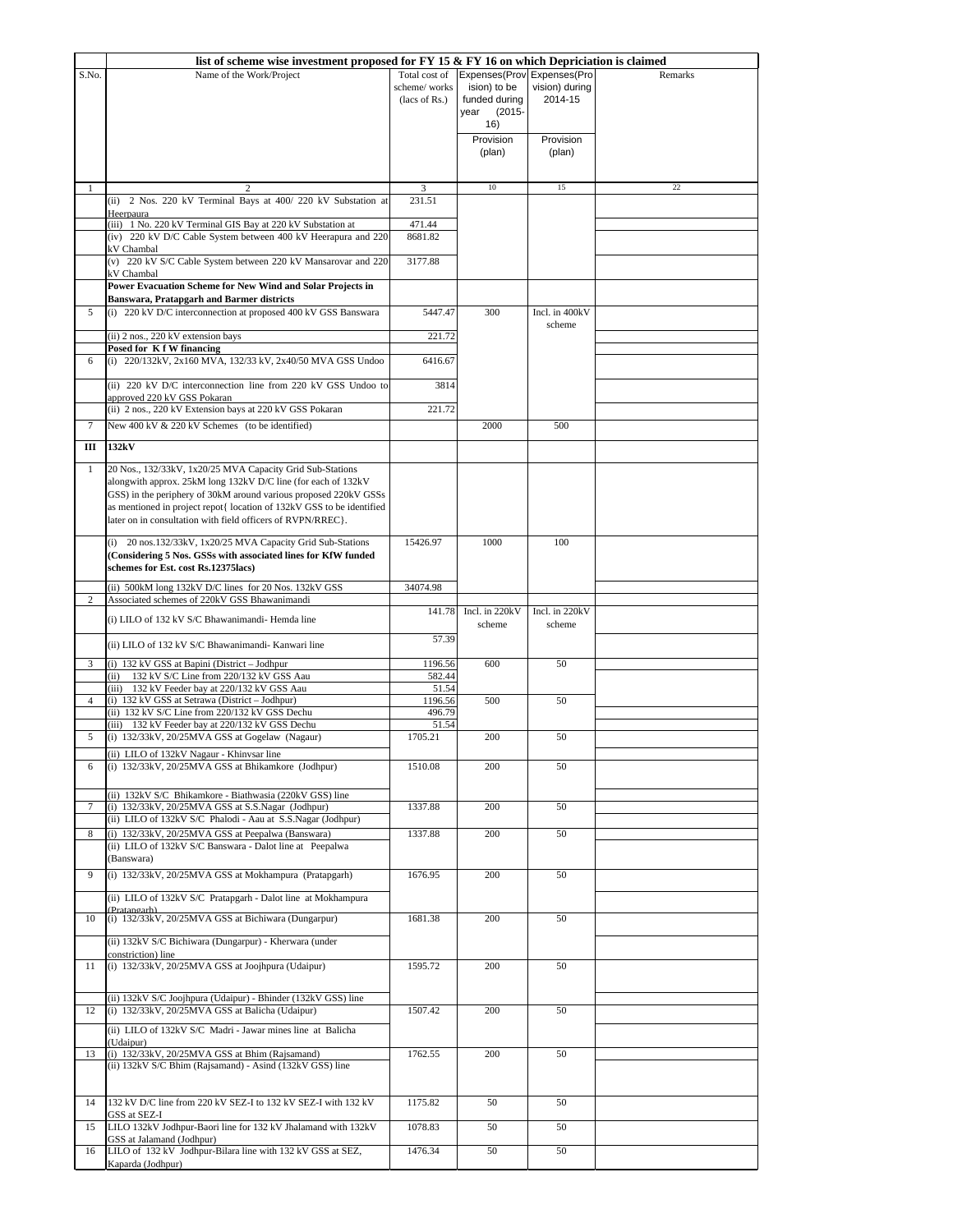|                | list of scheme wise investment proposed for FY 15 & FY 16 on which Depriciation is claimed          |               |                            |                     |         |  |
|----------------|-----------------------------------------------------------------------------------------------------|---------------|----------------------------|---------------------|---------|--|
| S.No.          | Name of the Work/Project                                                                            | Total cost of | Expenses(Prov Expenses(Pro |                     | Remarks |  |
|                |                                                                                                     | scheme/works  | ision) to be               | vision) during      |         |  |
|                |                                                                                                     | (lacs of Rs.) | funded during              | 2014-15             |         |  |
|                |                                                                                                     |               | $(2015 -$<br>year<br>16)   |                     |         |  |
|                |                                                                                                     |               |                            |                     |         |  |
|                |                                                                                                     |               | Provision<br>(plan)        | Provision<br>(plan) |         |  |
|                |                                                                                                     |               |                            |                     |         |  |
|                |                                                                                                     |               |                            |                     |         |  |
| 1              | 2                                                                                                   | 3             | 10                         | 15                  | $22\,$  |  |
| 17             | LILO of existing 132 kV S/C Jodhpur(220kV GSS)- Bilara line at                                      | 103.86        | Incl. in 220kV             | Incl. in 220kV      |         |  |
|                | Jhalamand                                                                                           |               | scheme                     | scheme              |         |  |
|                |                                                                                                     |               | Jhalamand                  | Jhalamand           |         |  |
|                |                                                                                                     |               |                            |                     |         |  |
| 18             | Jaipur City EHV Network Strengthening Scheme-IV (Phase-I)                                           |               |                            |                     |         |  |
|                | 132kV Interconnection                                                                               |               |                            |                     |         |  |
|                | (i) 132 kV Hybrid GIS Bay at Jawahar Nagar (Jaipur)                                                 | 269.84        | 50                         | 50                  |         |  |
|                |                                                                                                     |               |                            |                     |         |  |
|                | (ii) 132 kV S/C Cable system between 132 kV MNIT and 132 kV<br><b>Substation Jawahar Nagar</b>      | 2251.67       |                            |                     |         |  |
|                |                                                                                                     |               |                            |                     |         |  |
| 19             | Power Evacuation Scheme for New Wind and Solar Projects in                                          |               |                            |                     |         |  |
|                | <b>Banswara, Pratapgarh and Barmer districts</b>                                                    |               |                            |                     |         |  |
| (a)            | (i) 132 kV D/C interconnection at proposed 400 kV GSS Banswara                                      | 3238.83       | Incl. in 400kV             | $\mathbf{0}$        |         |  |
|                | (ii) 2 nos., 132 kV extension bays                                                                  | 136.67        | scheme                     |                     |         |  |
|                | <b>KfW</b> funded schemes                                                                           |               |                            |                     |         |  |
| (b)            | (i) 132 kV D/C interconnection at proposed 220 kV GSS Undoo                                         | 648.8         |                            |                     |         |  |
|                | (ii) 2 nos., 132 kV extension bays                                                                  | 136.67        |                            |                     |         |  |
| 20             | 132 kV New Schemes (To be identified)                                                               |               | 1000                       | 500                 |         |  |
|                | 3. Carried Over Liabilities of closed schemes                                                       |               |                            |                     |         |  |
| 1              | Carried Over Liabilities (Civil works & Bal.Elect. Works - 220kV &                                  |               | 1000                       | 700                 |         |  |
|                | 400kV) of Sub Stations & Lines Commissioned in last 3 years only                                    |               |                            |                     |         |  |
| 2              | Carried Over Liabilities (Civil works & Bal.Elect. Works - 132kV) of                                |               | 1000                       | 700                 |         |  |
|                | Sub Stations & Lines Commissioned                                                                   |               |                            |                     |         |  |
|                |                                                                                                     |               |                            |                     |         |  |
|                |                                                                                                     |               |                            |                     |         |  |
| В.             | Other works (excluding deposit works)                                                               |               |                            |                     |         |  |
|                | 1. On going                                                                                         |               |                            |                     |         |  |
|                |                                                                                                     |               |                            |                     |         |  |
|                | Energy Meters (Interface Metering)                                                                  |               | $\mathbf{0}$               | $\boldsymbol{0}$    |         |  |
| 2              | 220 kV Bus Bar Protection Scheme<br>2. New                                                          |               | 1000                       | 1000                |         |  |
| 1              | Capacitor banks (MVAR)                                                                              |               | 1000                       | 1000                |         |  |
| 2              | Augmentation (EAP & Plan)/(Upgradation)                                                             |               |                            |                     |         |  |
|                | Transformers capacity (MVA)                                                                         |               |                            |                     |         |  |
|                | ii. 400/220/132/33kV Feeder bays, Transformer bays, Bus-coupler                                     |               |                            |                     |         |  |
|                | bays etc.                                                                                           |               |                            |                     |         |  |
|                | iii. 33kV line bays as per requirement of Discoms<br>Other works approved under Augnentation<br>iv. |               |                            |                     |         |  |
|                | (A) Jaipur Zone                                                                                     |               | 10000                      | 7600                |         |  |
|                | (B) Jodhpur Zone                                                                                    |               | 9800                       | 7400                |         |  |
|                | (C) Ajmer Zone                                                                                      |               | 9500                       | 7200                |         |  |
|                | Automation/ SCADA solutions, RTU's/ BCU's, related primary                                          |               | 3700                       | 2000                |         |  |
| 4              | Supply, installation, implementation and integration of ERP solution                                |               | 800                        | 800                 |         |  |
| 5              | in RVPN<br>Capital cost on IT/non-IT goods for 'Integrated MIS &                                    |               | 30                         | 30                  |         |  |
| 6              | Purchase of IT hardwares, associated standard software, Computer                                    |               | 300                        | 300                 |         |  |
|                | furniture, networking equipment, internet connectivity, etc.                                        |               |                            |                     |         |  |
|                |                                                                                                     |               |                            |                     |         |  |
| $\overline{7}$ | RMU of equipments & protection schemes of RVPN (Scheme -II &                                        |               | 1500                       | 1600                |         |  |
| 8              | $III$ )<br>RMU- PLCC Stage -I Scheme                                                                | 878.88        | 160                        | 165                 |         |  |
| 9              | Supply, installation, & commissioning of ABT & TOD energy meters                                    | 10491         | 1500                       | 1500                |         |  |
|                | (Metering Schemes for Acquisition of Data from New and Existing                                     |               |                            |                     |         |  |
| 10             | Scheme of Renovation and Up-gradation of all RVPN substations of                                    | 15953         | 4300                       | $\boldsymbol{0}$    |         |  |
|                | 220kV and 400kV to rectify protection related deficiencies (PSDF                                    |               |                            |                     |         |  |
|                | Posed schemes)                                                                                      |               |                            |                     |         |  |
| 11             | Air Conditioning of Control Rooms of 220kV GSS                                                      |               | 200                        | 200                 |         |  |
| 12             | Allocation by CCOA                                                                                  |               | 1500                       | 1500                |         |  |
|                |                                                                                                     |               |                            |                     |         |  |
|                | <b>Total Transmission</b>                                                                           |               | 238000                     | 181000              |         |  |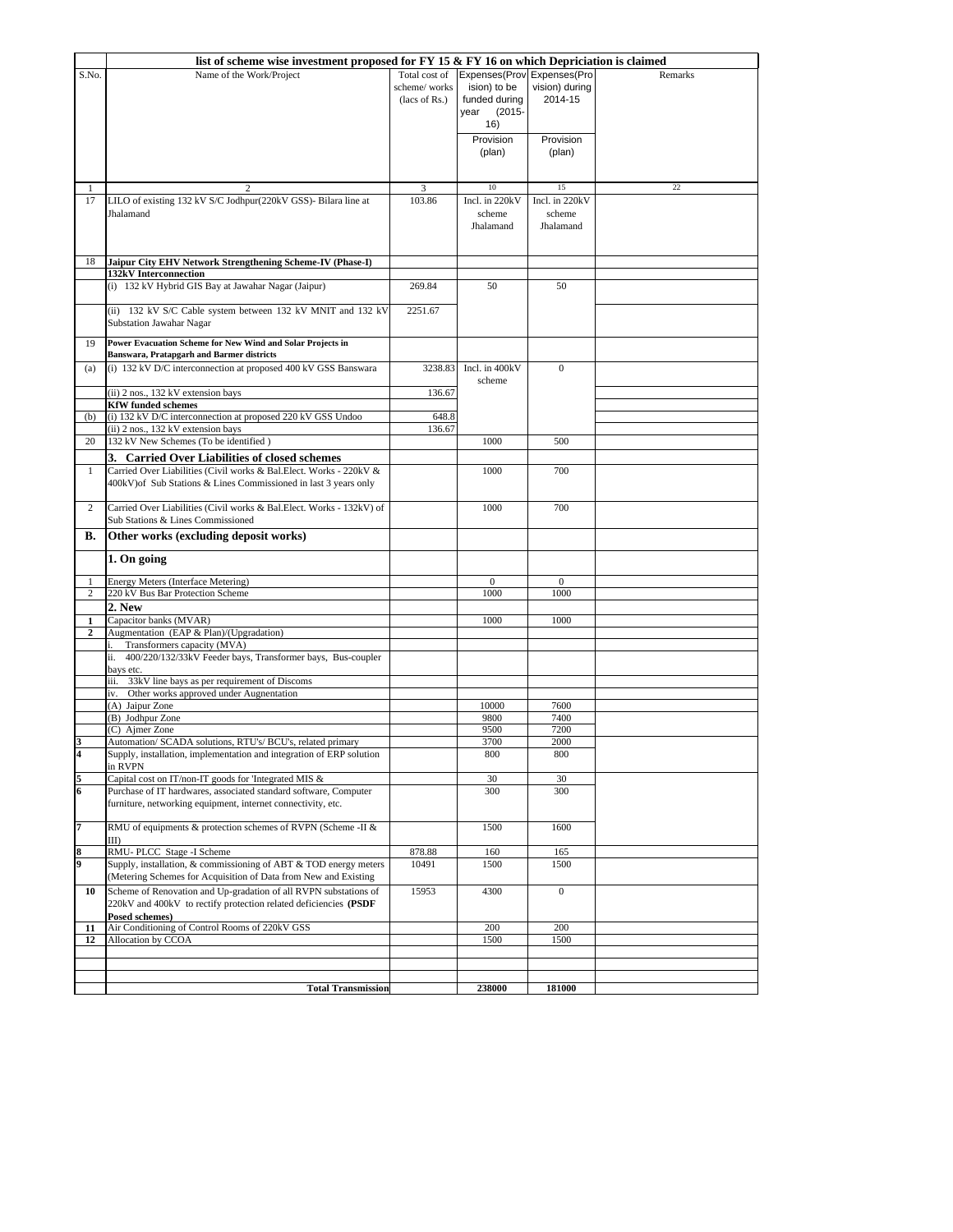|                   |                                                                                                |                   | <b>Annexure-B</b>        |                   |  |  |
|-------------------|------------------------------------------------------------------------------------------------|-------------------|--------------------------|-------------------|--|--|
|                   | Details of works commissioned during 2013-14 (As on 31.3.2014)                                 |                   |                          |                   |  |  |
| S.No.             | Name of scheme                                                                                 | Addition 2013-14  | Date of                  | Line length/      |  |  |
|                   |                                                                                                | (as per assets    | Comm.                    | Capacity          |  |  |
|                   |                                                                                                | registor          |                          | ckM / MVA         |  |  |
|                   |                                                                                                | including IDC)**  |                          |                   |  |  |
| A                 | 765 kV Lines                                                                                   |                   |                          |                   |  |  |
|                   | <b>JAIPUR ZONE</b>                                                                             |                   |                          |                   |  |  |
| $\mathbf{1}$      | 765kV S/C Anta - Phagi Line (CKT - II) (Charged on 400kV)                                      | 86091.39          | 04.01.14                 | 213.65            |  |  |
| 2                 | 765kV S/C Anta - Phagi Line (CKT - I) (Charged on 400kV)                                       |                   | 25.03.2014               | 211.848           |  |  |
|                   |                                                                                                |                   |                          |                   |  |  |
| B                 | 400 kV Lines<br><b>JAIPUR ZONE</b>                                                             |                   |                          |                   |  |  |
| 1                 | 400KV D/C Kawai SCTPS- (765KV GSS) Anta Line                                                   | 10503.19          | 04.01.2014               | 100.596           |  |  |
| $\overline{2}$    | 400KV D/C Kalisindh TPS- (765KV GSS) Anta Line                                                 | 18985.06          | 26.03.2014               | 158.754           |  |  |
|                   |                                                                                                |                   |                          |                   |  |  |
| $\mathbf c$       | 220 kV Lines                                                                                   |                   |                          |                   |  |  |
|                   | <b>JAIPUR ZONE</b>                                                                             |                   |                          |                   |  |  |
| $\mathbf{1}$      | Remaining portion of 220 kV D/C Line to connect LILO of Heerapura                              | 2498.90           | 15.07.2013               | 8.14              |  |  |
|                   | - Khetri Line to LILO of Neemrana-Kotputli Line.                                               |                   |                          |                   |  |  |
|                   |                                                                                                |                   |                          |                   |  |  |
| 2                 | 220KV Cable to connect Sanganer - Mansaroar section to 220kV                                   | 2612.74           | 17.08.2013               | 2.245             |  |  |
|                   | <b>GSS Mansarovar (GIS)</b>                                                                    |                   |                          |                   |  |  |
| 3                 | 220KV cable to connect Heerapura-Mansarovar Section to 220kV                                   |                   | 12.09.2013               | 2.23              |  |  |
|                   | <b>GSS Mansarovar (GIS)</b>                                                                    |                   |                          |                   |  |  |
|                   |                                                                                                |                   |                          |                   |  |  |
| $\overline{4}$    | 220kV D/C Line from 400KV GSS PGCIL Jaipur South (Chaksu)-                                     | 1879.87           | 24.10.2013               | 15.91             |  |  |
|                   | 220KV GSS Chaksu                                                                               |                   |                          |                   |  |  |
| 5<br>6            | LILO of 220KV D/C Dausa-Anta Line at 220KV GSS Lalsot<br>220kV D/C Hindaun - Gangapurcity Line | 761.45<br>1817.90 | 13.11.2013<br>21.12.2013 | 21.364<br>107.548 |  |  |
| $\overline{7}$    | 220kV D/C Kotputli - Manoharpur Line                                                           | 2561.91           | 26.02.2014               | 101.738           |  |  |
|                   | <b>AJMER ZONE</b>                                                                              | 0.00              |                          |                   |  |  |
| 8                 | LILO of 220KV D/C Chittorgarh Debari Line at 400KV GSS                                         | 123.27            | 24.07.2013               | 2.80              |  |  |
| 9                 | LILO of 220KV Kankroli - Bali Line at 220KV GSS Baman ka Tukda.                                | 185.62            | 06.09.2013               | 4.314             |  |  |
|                   |                                                                                                |                   |                          |                   |  |  |
|                   | 10   LILO of existing 220kV Khetri-Reengus Line at 400kV GSS Babai                             | 183.45            | 31.10.2013               | 1.880             |  |  |
|                   |                                                                                                |                   |                          |                   |  |  |
| 11                | LILO of 220KV S/C Ratangarh - Reengus Line at 220KV GSS                                        | 118.93            | 04.03.2014               | 6.228             |  |  |
|                   | Laxmangarh                                                                                     |                   |                          |                   |  |  |
|                   | <b>JODHPUR ZONE</b>                                                                            |                   |                          |                   |  |  |
| $12 \overline{ }$ | LILO of 220KV D/C Barsinghsar-Phalodi at 220kV GSS Baap.                                       | 1007.70           | 19.08.2013 &             | 51.060            |  |  |
|                   |                                                                                                |                   | 20.08.2013               |                   |  |  |
|                   | (i) 220kV Phalodi -Baap section(Line length - 31.207 km)                                       |                   |                          |                   |  |  |
|                   | commissioned on 19.08.13 & (ii) 220kV Baap -Barsinghsar                                        |                   |                          |                   |  |  |
|                   | section(Line length - 143.388km) commissioned on 20.08.13)                                     |                   |                          |                   |  |  |
| 13                | Upgradation of existing 132kV Amarsagar-GTPP Ramgarh Line on<br>220KV                          | 64.44             | 19.10.2013               | 0.800             |  |  |
| 14                | 220KV D/C Baap- Bhadla Line (One cKt. Charged on 33kV on                                       | 1868.07           | 27.02.2014 &             | 104.112           |  |  |
|                   | 27.02.2014 & Second cKt Charged on 220KV on 31.03.2014)                                        |                   | 31.03.2014               |                   |  |  |
|                   |                                                                                                |                   |                          |                   |  |  |
| D                 | 132 kV Lines                                                                                   |                   |                          |                   |  |  |
| 1                 | 132 KV S/C Manoharpur-Shahpura(CKT-II)                                                         | 108.03            | 08.07.2013               | 13.151            |  |  |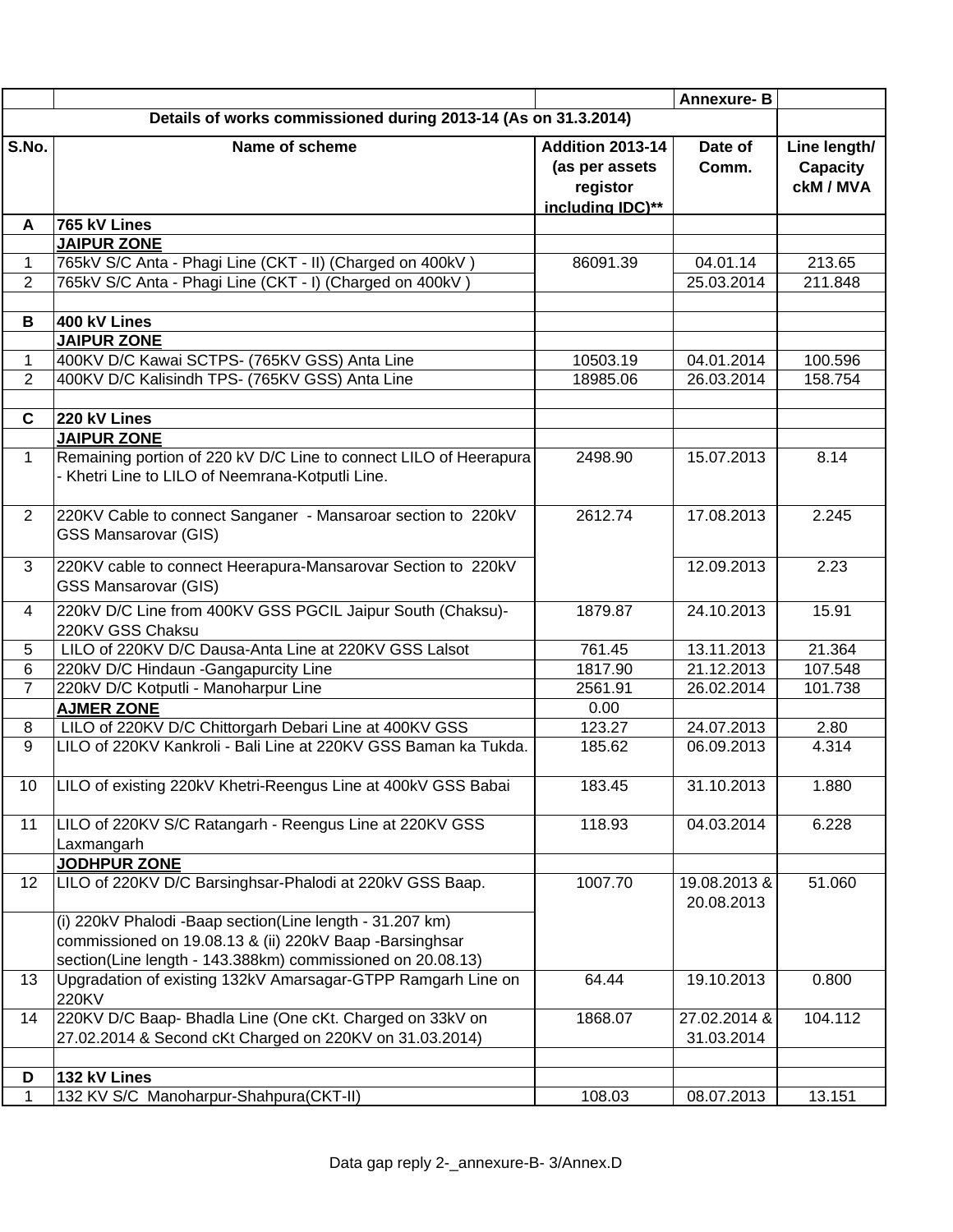| S.No.                   | Name of scheme                                                                                                  | <b>Addition 2013-14</b> | Date of    | Line length/    |
|-------------------------|-----------------------------------------------------------------------------------------------------------------|-------------------------|------------|-----------------|
|                         |                                                                                                                 | (as per assets          | Comm.      | <b>Capacity</b> |
|                         |                                                                                                                 | registor                |            | ckM / MVA       |
|                         |                                                                                                                 | including IDC)**        |            |                 |
| 2                       | 132 KV S/C Jhakharana- Mandan Line                                                                              | 515.89                  | 14.11.2013 | 31.895          |
| 3                       | LILO of 132KV Paota - Shahpura Line at 132KV GSS Bilwadi                                                        | 216.10                  | 22.01.2014 | 11.052          |
| 4                       | LILO of 132KV Bansur - Thanagazi at 132KV GSS Narainpur                                                         | 75.73                   | 21.02.2014 | 4.02            |
| 5                       | 132KV D/C Line from 220kV GSS Bhiwadi - M/S STRIDE AUTO                                                         | 50.13                   | 12.03.2014 | 4.454           |
|                         | PARTS LTD., I/A Kahrani (Deposit work)                                                                          |                         |            |                 |
|                         | <b>AJMER ZONE</b>                                                                                               |                         |            |                 |
| 6                       | LILO OF 132KV Kekri-Deoli Line at 132KV GSS Sawar                                                               | 170.13                  | 11.04.2013 | 9.94            |
| $\overline{7}$          | 132KV S/C MDSU-Pushkar Road Line                                                                                | 60.52                   | 12.04.2013 | 11.706          |
| 8                       | 132KV S/C Gangapur-Raipur Line                                                                                  | 487.32                  | 22.04.2013 | 22.824          |
| 9                       | 132KV S/C Mavli - Sanwad Line                                                                                   | 349.62                  | 07.06.2013 | 16.738          |
| 10                      | 132KV S/C Dhod - Dayalpur Line                                                                                  | 488.46                  | 11.06.2013 | 30.17           |
| 11                      | 132 KV S/C Ajoliya ka Khera - Bassi Line                                                                        | 418.70                  | 27.07.2013 | 18.31           |
| 12                      | LILO of 132KV Beawar - Gulabpura Line at 132 KV Masuda                                                          | 265.31                  | 29.07.2013 | 20.052          |
|                         | Gentry work of LILO of 132kV Beawer - Gulabpura line at 132kV GSS Masuda                                        |                         | 23.10.2013 | 0.160           |
| 13                      | 132KV S/C Line from 132KV GSS Danta - M/S Kanchan India Ltd.                                                    | 99.92                   | 15.09.2013 | 2.475           |
|                         | Nanakpura (Deposit work)                                                                                        |                         |            |                 |
| 14                      | LILO of 132KV Khetri Nagar- Babai Line at 132 KV Mehara                                                         | 43.05                   | 12.10.2013 | 10.372          |
| 15                      | 132KV S/C Mahalpas-Buhana Line                                                                                  | 296.04                  | 15.10.2013 | 14.251          |
| 16                      | 132KV S/C Ajeetgarh-Sanwalpura Tanwaran Line                                                                    | 275.23                  | 15.03.2014 | 17.108          |
|                         | <b>JODHPUR ZONE</b>                                                                                             |                         |            |                 |
| 17                      | LILO of 132KV Badnoo - Jasrasar Line at 132KV GSS Lalmdesar                                                     | 78.370                  | 03.04.2013 | 4.592           |
|                         | Bada                                                                                                            |                         |            |                 |
|                         |                                                                                                                 |                         |            |                 |
| 18                      | LILO of 132KV Pugal Road - Gajner at 220KV GSS Gajner                                                           | 250.117                 | 05.04.2013 | 31.102          |
| 19                      | LILO of 132KV Reodar - Abu Road Line at 132KV GSS RIICO                                                         | 48.316                  | 06.04.2013 | 0.976           |
|                         | AbuRoad                                                                                                         |                         |            |                 |
| 20                      | 132 KV S/C Sanchore- Paladar Line                                                                               | 246.817                 | 21.08.2013 | 17.331          |
| 21<br>22                | LILO of 132KV Napasar - Badnu Line at 132KV GSS Moondsar<br>132 KV S/C Baithwasia - Matora Line                 | 78.762                  | 21.10.2013 | 5.40            |
|                         |                                                                                                                 | 35.540<br>0.000         | 15.11.2013 | 18.755          |
| 23                      | (33 Mtr gantry portion at 220kV GSS Baithwasia pending)<br>132KV S/C BORUNDA- NIMBOL LINE FOR M/S SIDHI VINAYAK | 273.081                 | 01.03.2014 | 15.49           |
|                         | (DEPOSIT WORK)                                                                                                  |                         |            |                 |
|                         |                                                                                                                 |                         |            |                 |
| E                       | <b>220kV GSS</b>                                                                                                |                         |            |                 |
| $\mathbf{1}$            | Mansarovar (UPG) GIS                                                                                            | 6813.58                 | 17.08.2013 | 320             |
| $\overline{2}$          | Baap (UPG)                                                                                                      | 427.59                  | 19.08.2013 | 160             |
|                         |                                                                                                                 |                         |            |                 |
| $\sqrt{3}$              | Chaksu (UPG)                                                                                                    | 1529.54                 | 24.10.2013 | 160             |
| $\overline{\mathbf{4}}$ | Lalsot (UPG)                                                                                                    | 1323.48                 | 11.01.2014 | 100             |
| $\sqrt{5}$              | Gangapurcity                                                                                                    | 1644.33                 | 21.02.2014 | 100             |
| 6                       | Manoharpur (UPG)                                                                                                | 752.82                  | 28.02.2014 | 100             |
| $\overline{7}$          | Laxmangarh(UPG)                                                                                                 | 440.28                  | 04.03.2014 | 100             |
|                         |                                                                                                                 |                         |            |                 |
| F                       | <b>132kV GSS</b>                                                                                                |                         |            |                 |
| 1                       | Maniya                                                                                                          | 161.22                  | 01.04.2013 | 25              |
| $\overline{2}$          | Pur Kotkasim                                                                                                    | 603.33                  | 01.04.2013 | 25              |
| 3                       | Lalamdesar bada                                                                                                 | 471.19                  | 03.04.2013 | 25              |
| $\overline{4}$          | Sedwa                                                                                                           | 139.88                  | 06.04.2013 | 25              |